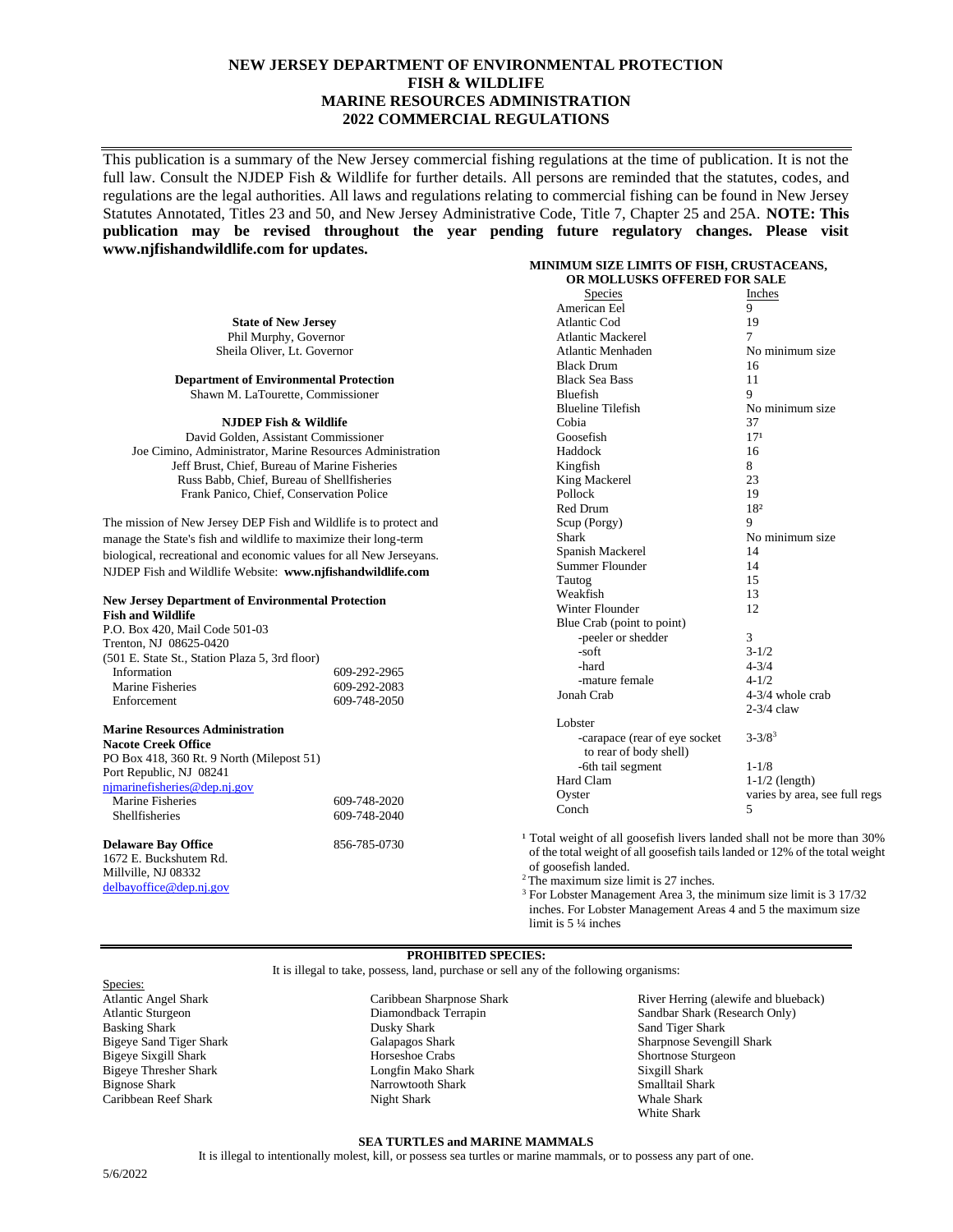#### **LIMITED ENTRY PROGRAMS**

When a fishery management plan requires an annual commercial quota, fishery managers generally establish control dates for no new entry into the fishery and establish eligibility criteria for defined past years of participation to protect traditional harvesters whose landings usually serve as the basis for the required annual quota. Fishermen permit systems are usually developed to identify the participants in a fishery and track their landings in monitoring seasonal and annual quotas. Permits may also be developed to determine gear allocations and daily trip limits. When a seasonal or annual quota is projected to be taken, fishery managers can then easily notify all permit holders in a timely manner to avoid exceeding established quotas. Quota overages within a season or year are usually subtracted from the following seasonal or annual quota. At the present time, New Jersey or the National Marine Fisheries Service (NMFS) issues species specific permits to qualifying individuals to control harvest or document harvest for these fisheries: American lobster, American shad, Atlantic menhaden, black sea bass, bluefish, horseshoe crabs, scup, sharks (other than prohibited species), spiny dogfish, summer flounder, and tautog. Usually, species-specific dealer permits are also issued to track commercial landings on a more frequent basis. Fishery managers develop permit transferability allowances to provide for new entrants into these fisheries.

In other instances, fishery managers will establish effort controls by restricting licenses for certain gear types or controlling the allocation of the number of nets, pots, etc. allowed to be fished by each license holder. Previously, New Jersey implemented limited entry programs for gill netting and fish potting to control the proliferation of these gears throughout marine waters. The lobster fishery is controlled through the set allocation of lobster pots to each fisherman based on historical participation and the lobster permit for which he or she qualifies. License transferability allowances are provided for new entrants into these fisheries.

Additionally, crab pot, trot line, and crab dredge licenses are capped to control growth in these fisheries, but lotteries exist to allow for new entrants into these fisheries when the number of licenses falls below the threshold level due to attrition. A Delaware Bay Gill Net Permit system exists to restrict the growth of gill net activity in the lower Delaware Bay and a Gill Net Mesh Exemption Permit exists to allow fishermen to pursue their small mesh traditional fishery for white perch and other species at a time when larger mesh gill nets are required to protect weakfish stocks.

#### **For more detail on limited entry programs to specific species or gear types, see the appropriate section below.**

#### **REGULATIONS PERTAINING TO SPECIFIC SPECIES**

**GENERAL NOTE**: To "land" any fish shall mean to begin offloading fish, to offload fish, or to enter port with fish. Wanton waste of fish is prohibited. This shall not apply to those fish which are released while still alive and subsequently die or to those fish taken inadvertently by net (bycatch) and subsequently die.

### **AMERICAN EEL**

An individual shall not take or possess any American eel less than nine inches total length. To take more than 25 American eels per day, use more than 2 miniature fykes or pots, or to sell/barter eels, requires a miniature fyke/pot license. Mandatory reporting for commercial eel harvesters is required. Any miniature fyke or pot being used to fish for American eels must have a minimum mesh size of one-half inch by one-half inch. It is illegal to harvest eels from non-baited gear from September 1 through December 31. *SEE SPECIAL RESTRICTIONS* under specific gear types.

### **ATLANTIC MENHADEN**

Please see the attached summary on pages 17 & 18 for the commercial menhaden fishery regulations in New Jersey. Consult the NJDEP Fish and Wildlife website or call 609-748-2020 for updates**.**

#### **BLACK DRUM**

Commercial fishermen should be aware that an annual black drum quota of 65,000 pounds is in effect for New Jersey. A vessel shall not possess or land, and a dealer shall not accept from any person or vessel greater than 10,000 pounds in any one day.

#### **BLACK SEA BASS**

A vessel that does not possess a New Jersey Black Sea Bass Permit shall not land more than 100 pounds of black sea bass during the period of January 1 through December 31 on any trip, provided the amount of black sea bass landed from any vessel shall not exceed 10%, by weight, of the total weight of all species landed and sold.

New Jersey's annual black sea bass harvest quota is determined by the Atlantic States Marine Fisheries Commission (ASMFC). Ten percent of New Jersey's black sea bass quota is set aside for by-catch landings. The New Jersey quota is divided into six seasons (January to February; March to April; May to June; July to August; September to October; and November to December). All commercial landings of black sea bass are applied to the annual quota. Every directed fishery season will start on the first calendar day of the applicable month. Each subsequent period will begin on Sunday and end on the following Saturday. Daily trip limits and the number of landings a vessel may make in any one-week period (Sunday through Saturday) have been established for each season. New Jersey Black Sea Bass Permit holders will be notified of daily trip limits and allowable landing days for each season via letter by first class mail. No vessel shall land, and no dealer shall accept from any one vessel, more than the daily trip limit of black sea bass in any one calendar day. Once the season has been closed for the directed commercial black sea bass fishery, no vessel or person can land, and no dealer can accept any black sea bass landed in New Jersey in excess of the by-catch allowances specified above. If the entire season and/or annual quota including the by-catch allowance has been landed, then no vessel or person can land and no dealer can accept any black sea bass landed in New Jersey. The Department of Environmental Protection's (Department) Commissioner (Commissioner) shall close the commercial black sea bass fishery upon two days' public notice of the projected date the seasonal percentage of the annual quota shall be caught. Any harvester or vessel landing black sea bass in New Jersey for the purpose of sale must sell all black sea bass to a permitted New Jersey Black Sea Bass Dealer. A New Jersey Black Sea Bass Dealer's Permit is required of all dealers buying black sea bass. New Jersey Black Sea Bass dealers must submit daily landing reports during the period January 1 through April 15 and weekly reports during the period April 16 through December 31.

A vessel possessing a New Jersey Black Sea Bass Permit to commercially harvest black sea bass by angling or hook and line is ineligible to operate under that permit when carrying passengers for hire.

The application period for black sea bass permits has closed and no additional permits are being issued. Black sea bass permits may be transferred to replacement vessels that are up to 10% larger in length and tonnage and up to 20% greater horsepower of the originally permitted vessel. Permit transfers cannot occur if the vessel's black sea bass permit is pending revocation or court action.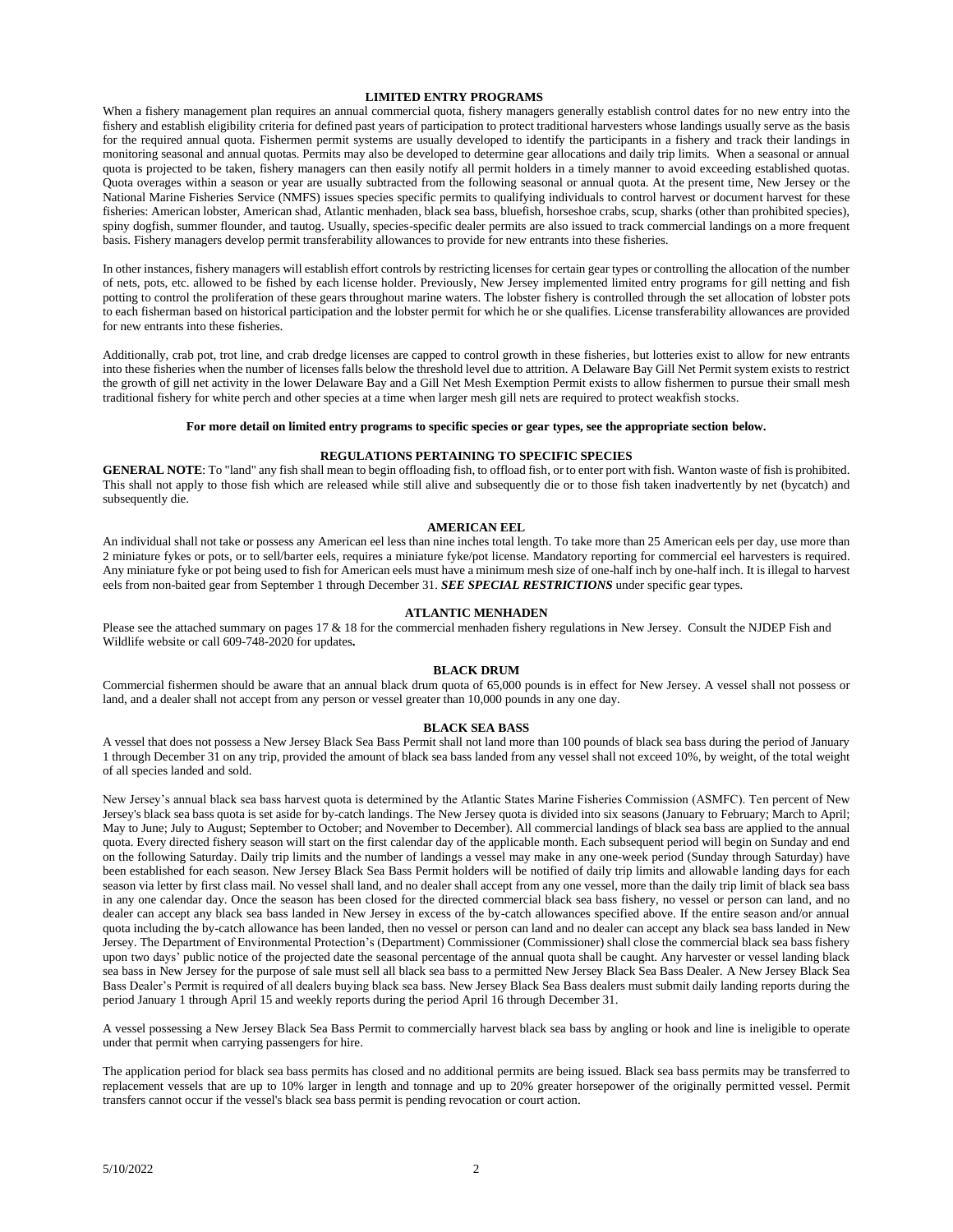Unloading of black sea bass can only occur between 6:00 AM and 6:00 PM from November 1 through April 30 and between 6:00 AM and 8:00 PM from May 1 through October 31. The Department must be notified of the time and place of unloading of the vessel at least two hours in advance by calling 609-748-2050.

A Possession in Excess of Daily Limit Vessel License is required to possess on board a vessel, in New Jersey State waters, an amount of black sea bass or summer flounder exceeding the current New Jersey trip limit, for the purposes of unloading the additional fish in another state. License holders and affiliated dealers are subject to all requirements of the Possession in Excess of Daily Limit License statute N.J.A.S. 23:2B-24. Any person who violates the provisions of N.J.S.A. 23:2B-24 shall be subject to the penalties as provided by N.J.A.S. 23:2B-14. Additional information is available on the NJDEP Fish and Wildlife website.

NOTICE: All New Jersey Black Sea Bass Dealer's reports should be submitted electronically through the Standard Atlantic Fisheries Information System (SAFIS). The frequency of State mandated reporting of landings takes precedence over the frequency of SAFIS reporting under Federal requirements.

#### **BLUE CRABS**

Harvest, sale, and consumption of crabs from the Newark Bay Complex are prohibited. The Newark Bay Complex includes Newark Bay, Passaic River (up to Dundee Dam), Hackensack River (up to Oradell Dam), Arthur Kill, Kill Van Kull, and tidal portions of all tributaries.

Taking of females with eggs attached or from which eggs have been removed is prohibited.

Gear<br>Crab Pot/Trot Line Delaware Bay Delaware Bay and its tributaries – December 5 - April 5; all other waters – December 1 - March 14 Crab Dredge Delaware Bay – April16 – November 14; all other waters – April 1 - November 30. Sunday dredging allowed only north of Rt. 36, in the Atlantic Ocean, and Delaware Bay

#### **BLUEFISH**

All commercial landings of bluefish in New Jersey are applied to the annual bluefish harvest quota. All vessels engaged in the commercial harvest of bluefish must possess a valid commercial bluefish permit issued by the NMFS. No fish dealer shall accept any bluefish from any vessel or harvester unless such dealer is in possession of a valid Federal bluefish dealer permit. Contact NMFS at 1-978-281-9370 for a permit application. Any individual or vessel landing bluefish in New Jersey for the purpose of sale must sell all bluefish to federally-permitted bluefish dealers. A vessel possessing a federal permit to commercially harvest bluefish by angling or hook and line is ineligible to operate under that permit when carrying passengers for hire.

NOTICE: All Federal Bluefish Dealers in New Jersey must file their reported bluefish landings electronically to the SAFIS making sure they enter the gear type for each landing. All bluefish dealers must provide weekly (Sunday to Saturday) reports during the period January 1 through December 31 during the open season listing the amount of bluefish landed on a daily basis by vessel, size category and gear type.

A person shall not land and a dealer shall not accept any bluefish landed in New Jersey taken by the gear type specified below during the closed season for that gear type. All bluefish dealers shall provide weekly reports to NJDEP Fish and Wildlife. The Commissioner may close the season upon four days' notice for any gear.

| Gear          | Closed Season                                |
|---------------|----------------------------------------------|
| Gill Net      | No Closed Season                             |
| Pound Net     | No Closed Season                             |
| Otter Trawl   | No Closed Season                             |
| Hook and Line | January 1 - June 15 & August 8 - December 31 |

#### **BLUELINE TILEFISH**

A vessel shall not possess or land from the Exclusive Economic Zone (Federal Waters) in any one day more than 500 pounds of gutted blueline tilefish during the open season of January 1 to December 31. When 70 percent of the commercial total allowable landings has been landed, the Regional Administrator will reduce the possession limit to 300 pounds per trip by notice in the Federal Register. Any vessel landing blueline tilefish from the Exclusive Economic Zone (Federal Waters) must hold a valid Northeast open access golden tilefish vessel permit, issued by NMFS. Blueline tilefish must be landed with head and fins naturally attached but may be gutted.

#### **COBIA**

The commercial possession limit for cobia is two cobia per person, no more than six cobia per vessel per day. Any closure of the Atlantic commercial cobia fishery by the National Marine Fisheries Service or the Atlantic States Marine Fisheries Commission in adjacent Federal waters or in any area that includes New Jersey marine waters would automatically close New Jersey waters to the commercial harvest of Atlantic cobia. The Commissioner, or his or her designee, shall give public notice of any such closure.

#### **HORSESHOE CRABS**

A moratorium is in place on the harvest of horseshoe crabs and horseshoe crab eggs for an indeterminate period of time. The law prohibits the possession of horseshoe crabs and horseshoe crab eggs except for those individuals in possession of a scientific collecting permit, allowing them to possess horseshoe crabs or horseshoe crab eggs for research or educational purposes only. Those fishermen utilizing horseshoe crabs as bait must provide adequate documentation that the horseshoe crabs in their possession were not harvested in New Jersey. For those commercial fishermen in possession of horseshoe crabs, documentation shall include a receipt or bill of lading that provides the name, address, and phone number of the person or company that provided the horseshoe crabs, the permit or license number of the person or company named, and the state, and, if possible, the location where the horseshoe crabs were harvested.

#### **JONAH CRABS**

An individual shall not take or possess any Jonah crab less than four and three quarters inches in carapace width or any Jonah crab claws less than two and three quarters inches in length. Jonah crab claw landings of less than five gallons per trip and claws that are detached after landing are not subject to this minimum claw length standard. A by-catch limit of 1,000 whole Jonah crabs or 2,000 Jonah crab claws has been established. The weight of the Jonah crabs and/or claws on board must not exceed the total weight of the targeted species for that trip. A vessel landing whole Jonah crabs or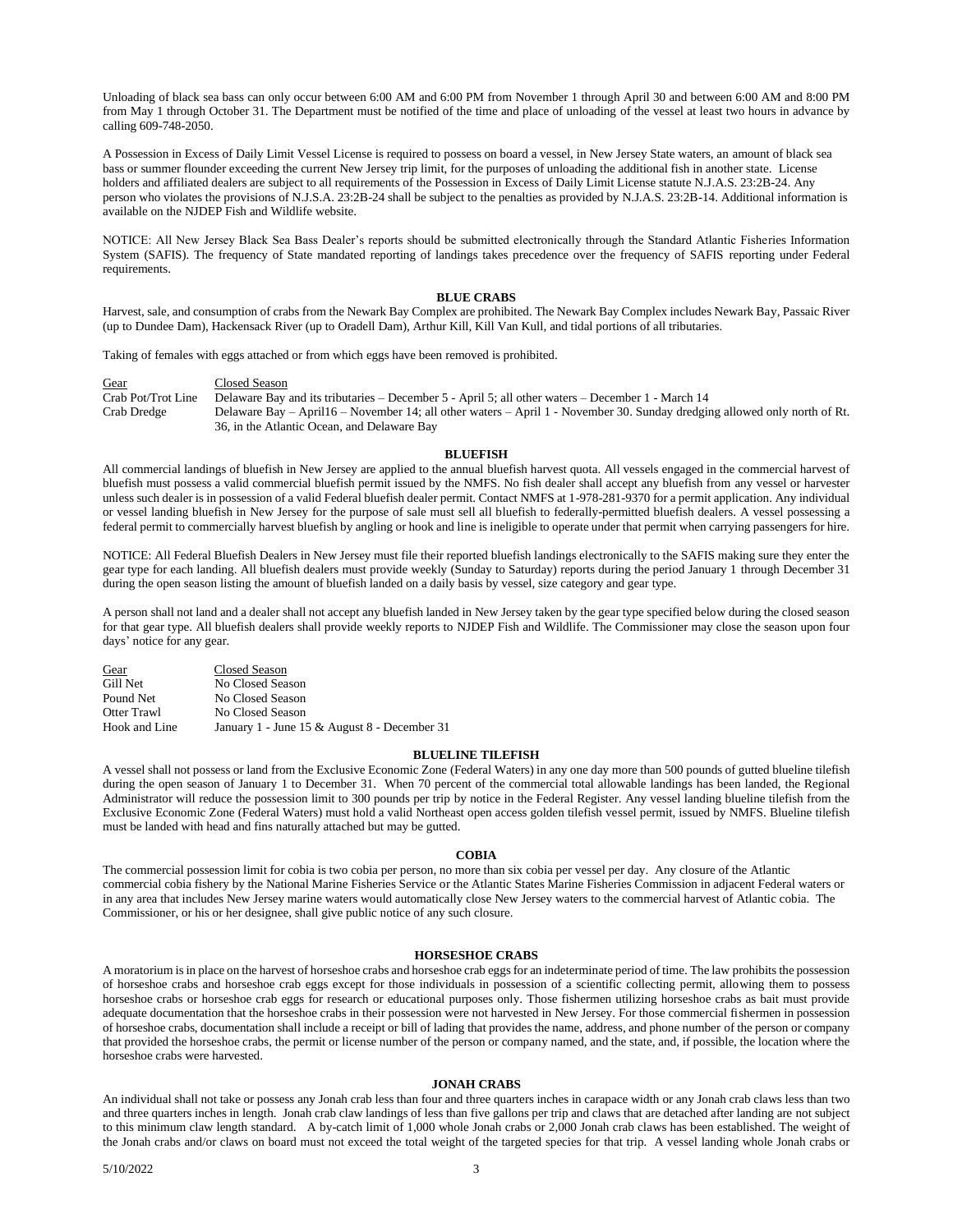claws harvested from lobster pots are not subject to these bycatch restrictions. A vessel shall not land Jonah crabs harvested by a lobster, fish, or conch pot unless such vessel is in the possession of a valid New Jersey Lobster Pot Permit issued in the name of the vessel and owner. The taking or possession of any female Jonah crab with eggs attached or from which eggs have been removed is prohibited.

#### **LOBSTER**

A vessel shall not land lobster harvested by a lobster pot unless such vessel is in the possession of a valid New Jersey Lobster Pot Permit issued in the name of the vessel and owner. There are five different types of lobster pot permits (Types A, B, C, E, and F) which determine a lobster pot fisherman's pot allocation, areas where these pots may be fished (i.e. Lobster Management Areas), reporting requirements, and any applicable minimum and maximum size limits. The Lobster Pot Permit application period is closed and permit Types A, B, C, E and F are no longer available. There is no longer a lobster pot permit Type D, which had been required for recreational fishing. There is still the allowance for the recreational harvesting of lobsters (Please see the NJDEP Fish and Wildlife Marine Digest or call 609-748-2020 for more information on the recreational lobster regulations). The operator of a vessel participating in the commercial lobster pot fishery must sell all lobster to a federally-permitted lobster dealer and have individual pot tags affixed to all pots. Permitted vessels have a limited pot allocation established by the NMFS for those that possess a Federal Limited Access American Lobster Permit or by the Department for those that possess a New Jersey Lobster Pot Permit for State waters only. The New Jersey Lobster Pot Permit provides for transfer limitations. Lobster permit transfer limitations for vessel upgrade in length and horsepower have been eliminated. A license to fish lobster pots will be required only if pots are fished in State waters.

American lobsters taken by otter trawl or fish pot are limited to 100 lobsters per day up to a maximum of 500 lobsters per five days or longer trip. Lobsters taken by any other gear or method other than pot, trap, or otter trawl are limited to a daily possession limit of 6 lobsters per person. The possession at sea or the landing of lobster parts or any whole lobster damaged to the extent that its carapace length cannot be determined is prohibited.

No person authorized to fish in LMA 4 shall take, attempt to take, land, or sell lobster from LMA 4 during the closed season of April 30 through May 31, inclusive. No dealer shall accept lobsters from LMA 4 during the closed season. During the closed season all lobster traps must be removed from federal waters. License holders fishing in state waters during the closed season may continue to deploy their gear for the harvesting of other species provided that the gear is tended at least every 30 days. Unbaited lobster traps may be set one week prior to the season reopening.

A person authorized to fish in LMA 5 must apply a v-shaped notch, at least 1/4 inch deep, in the base of the tail flipper of each egg-bearing female lobster prior to discarding. Also, no person authorized to fish in LMA5 shall take, attempt to take, land, or sell lobster from these LMA's during the closed season of February 1 through March 31, inclusive. No dealer shall accept lobsters from LMA 5 during the closed season. During the closed season all lobster traps must be removed from federal waters. License holders fishing in state waters during the closed season may continue to deploy their gear for the harvesting of other species provided that the gear is tended at least every 30 days. Unbaited lobster traps may be set one week prior to the season reopening.

The taking or possession of any female lobsters with eggs attached or from which eggs have been removed is prohibited. The taking or possession of female lobsters with a v-notched tail is prohibited. A v-shaped notch is defined as a straight-sided triangular cut with or without setal hairs, at least oneeighth inch in depth and tapering to a sharp point as viewed from the rear of the female lobster. The use of any spear, gig, gaff, or other penetrating device is prohibited.

#### **RIVER HERRING (Alewife and Blueback Herring)**

Be advised, a person shall not take, possess, land, purchase, sell, or offer for sale any river herring. Vessels fishing exclusively in federal waters while operating under a valid federal permit for Atlantic mackerel and/or Atlantic herring may possess river herring up to a maximum of five percent, by weight, of all species possessed. A person shall not barter, sell, offer for sale, or expose for sale any river herring possessed under this five percent tolerance for federal waters.

#### **SCUP (Porgy)**

A harvester or vessel shall not land scup for the purpose of sale or sell any scup unless that harvester or vessel is in the possession of a valid Scup Moratorium Permit issued by the NMFS. The annual coastwide scup quotas and daily trip limits are in effect for the periods from January 1 through April 30 and October 1 through December 31, and a New Jersey scup quota is in effect for the period from May 1 through September 30. All landings of scup in New Jersey during the period from May 1 through September 30 are applied to the New Jersey quota. No vessel shall land and no dealer shall accept from any one vessel more than the daily trip limit set by the NMFS or the ASMFC for the seasons from January 1 through April 30 and October 1 through December 31 or more than the daily trip limit of 5,000 pounds of scup during the season of May 1 through September 30 or as otherwise notified. Once the season has been closed for the commercial scup fishery, no vessel may land and no dealer may accept any scup landed in New Jersey. Any harvester or vessel landing scup in New Jersey for the purpose of sale must sell all scup to a permitted New Jersey Scup Dealer. New Jersey Scup Dealers must provide weekly landing reports to NJDEP Fish and Wildlife. All Scup Moratorium Permit holders landing scup in New Jersey must provide monthly landing reports to NJDEP Fish and Wildlife.

NOTICE: All New Jersey Scup Dealer's reports should be submitted electronically through the SAFIS. The frequency of State mandated reporting of landings takes precedence over the frequency of SAFIS reporting under Federal requirements. Scup dealers must provide weekly (Sunday to Saturday) reports during the period January 1 through December 31 during the open season listing the amount of scup landed on a daily basis by vessel and size category.

#### **SHAD**

Any individual or vessel landing shad for sale shall be in possession of the appropriate shad permit based on the poundage of shad in possession. The possession of more than 300 pounds of shad on board a vessel or landed from a vessel requires a New Jersey Shad Commercial Net Permit. The possession of up to 300 pounds of shad on board a vessel or landed from a vessel requires a New Jersey Shad Incidental Harvest Permit. No person shall take, possess, or land from any waters other than the Delaware Bay or River except vessels fishing exclusively in federal waters while operating under a valid federal permit for Atlantic mackerel and/or Atlantic herring may possess American shad up to a maximum of five percent, by weight, of all species possessed. A person shall not barter, sell, offer for sale, or expose for sale any American shad possessed under this five percent tolerance for federal waters.

All permit holders must have their permit on their person at all times when engaged in any phase of harvesting, transporting, selling, or possessing shad. All permit holders are required to complete annual reports on forms supplied by NJDEP Fish and Wildlife. Failure to submit required reports may lead to suspension or revocation of the appropriate permit. The application period for shad permits is closed. The holder of a valid permit not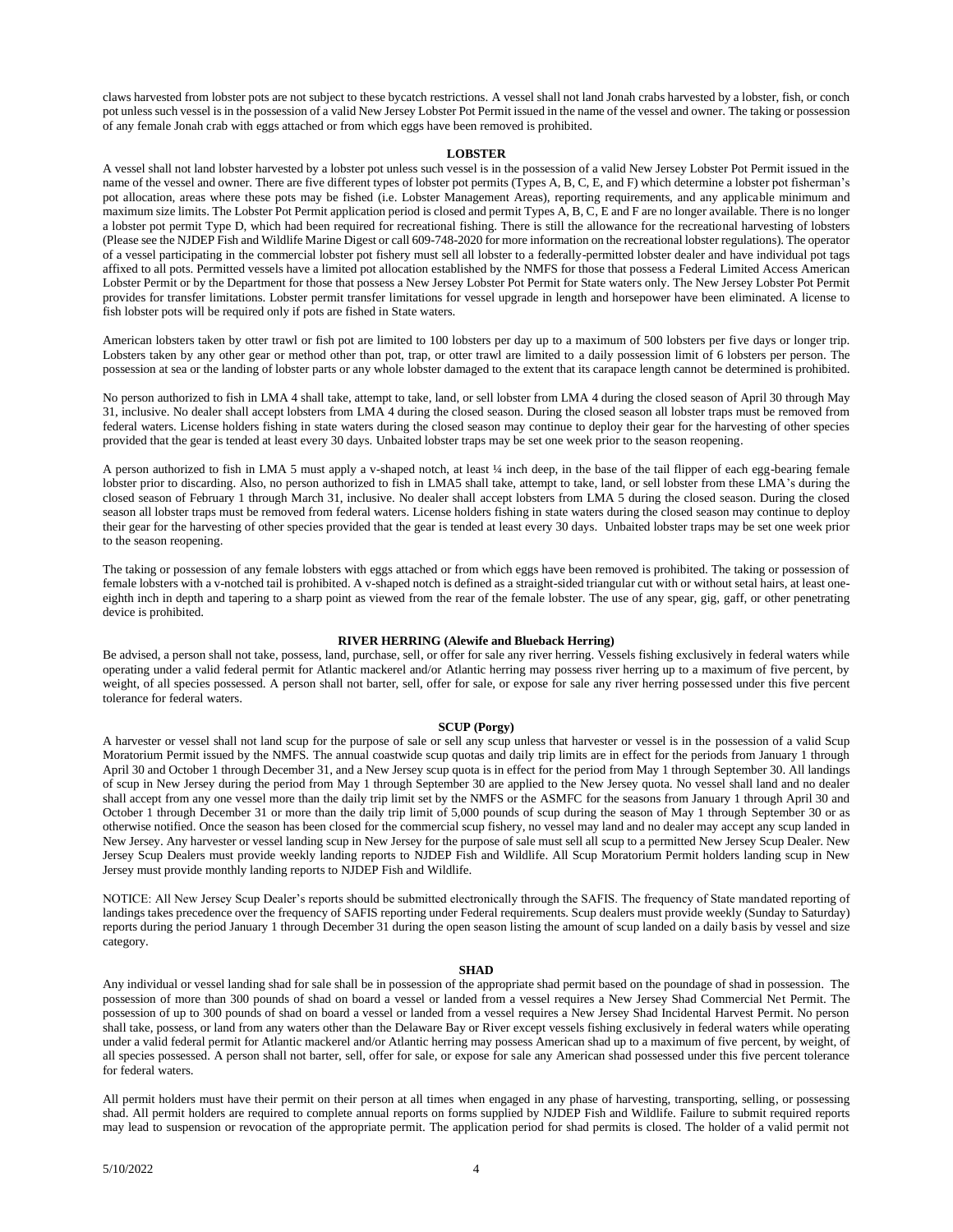pending suspension or revocation may transfer the right to the permit at any time to the permit holder's spouse, father, mother, son, daughter, brother or sister upon application to the Department.

#### **SHARK (Including Smooth Dogfish)**

A valid annual vessel permit for sharks, issued by the NMFS, or a New Jersey commercial fishing license issued for the gear allowed in the commercial shark fishery is required to possess more than the recreational shark possession limit or to sell or offer for sale any sharks**.** The maximum possession limit ofsharks from the Aggregate Large Coastal and Hammerhead shark species groups combined is the number determined by the NMFS as published by notice in the Federal Register, an unlimited number of sharks from the Non-Blacknose Small Coastal shark species group, an unlimited number of sharks from the Blacknose shark species group, and an unlimited number of sharks from the Pelagic shark species. All sharks sold in New Jersey must be sold to federally permitted shark dealers. NOTE: NMFS may make in-season adjustments to the possession limit of the Aggregate Large Coastal and Hammerhead shark species groups.

A valid annual dealer permit for sharks, issued by the NMFS is required for a dealer to purchase or receive a shark. A person may not sell and a dealer may not receive any sharks within the Aggregate Large Coastal group, Hammerhead group, Non-Blacknose Small Coastal group, Blacknose group, Smoothhound group or Pelagic group during a seasonal closure by the NMFS for that group of sharks. Sharks belonging to the Aggregated Large Coastal Shark group or Hammerhead group shall have a seasonal closure within State waters during May 15-July 15 of any calendar year. Any sharks belonging to the Aggregated Large Coastal Shark group and Hammerhead group harvested in Federal waters, under a valid annual vessel permit for sharks, issued by NMFS, may be transported through State waters during the closed season, provided: the vessel does not engage in fishing within State waters while possessing said species; the sharks possessed were not caught in a closed area, and; all fishing gear is stowed and not available for immediate use.

All sharks harvested by commercial fishermen shall have tails and fins attached naturally until fishing has ceased and such shark has been landed at a pier, dock, or wharf where it may be inspected. Commercial fishermen may completely remove the fins of any of the species of the Smoothhound Shark Group from January 1 through December 31 of each year except commercial fishermen may only remove the fins of smooth dogfish from January 1 through December 31 provided that at least 25% of total retained catch is smooth dogfish.

#### **SPINY DOGFISH**

A valid annual vessel permit for spiny dogfish, issued by the NMFS, is required to sell or offer to sell spiny dogfish. A valid annual dealer permit for spiny dogfish, issued by the NMFS, is required to purchase or accept spiny dogfish. No person or vessel shall possess, and no dealer shall accept from any one person or vessel more than the daily trip limit as set by the NMFS or the ASMFC.

The fins may not be removed from any spiny dogfish until fishing has ceased and such spiny dogfish has been landed at a pier, dock, or wharf where it may be inspected.

#### **STRIPED BASS**

It is illegal to take, catch, or kill any striped bass from or in any marine waters of this State, by means of a net of any description, or by any methods other than angling with a hook and line, or by spearfishing. It is illegal to sell, barter, or offer for sale any striped bass or part thereof.

#### **SUMMER FLOUNDER**

A vessel shall not land more than 100 pounds of summer flounder during the period of May 1 through October 31 or more than 200 pounds of summer flounder during the period of November 1 through April 30 in New Jersey on any one trip unless the vessel is in possession of a valid New Jersey Summer Flounder Permit. The annual commercial summer flounder quota for New Jersey shall be determined by the Mid-Atlantic Fishery Management Council as implemented by NMFS. All commercial landings of summer flounder, whether from a directed fishery or a by-catch fishery, are applied to the annual quota. The New Jersey directed fishery quota is divided into six seasons of two months duration each. Every directed fishery season will start on the first calendar day of the applicable month. Each subsequent period will begin on Sunday and end on the following Saturday. Daily trip limits and the number of landings a vessel may make in any one-week period (from Sunday through Saturday) for the directed commercial summer flounder fishery have been established for each season. New Jersey Summer Flounder Permit holders will be notified of daily trip limits and allowable landings days for each season via letter. No vessel shall land, and no dealer shall accept from any one vessel, more than the daily trip limit of summer flounder in any one calendar day. Any vessel participating in a directed summer flounder fishery must notify NJDEP Fish and W of the time and place of unloading of the vessel at least two hours in advance of unloading by calling 609-748-2050.

Party and charter boats in possession of a New Jersey Summer Flounder Permit are ineligible to operate under that permit when carrying passengers for hire.

Unloading of summer flounder can only occur between 6:00 AM and 6:00 PM from November 1 through April 30 and between 6:00 AM and 8:00 PM from May 1 through October 31. When a vessel contacts NJDEP Fish and Wildlife regarding the time and place of unloading, the vessel must also report how many landings will have been made that week, including the proposed landing being called in. Once the season has been closed in the directed commercial summer flounder fishery, no vessel can land and no dealer can accept any summer flounder landed in New Jersey in excess of the by-catch allowances specified above, provided the amount of summer flounder landed from any vessel cannot exceed 10%, by weight, of the total weight of all species landed and sold. A portion of the annual quota is dedicated to a by-catch fishery. Once the directed and by-catch quotas for a season have been landed, no vessel can land any summer flounder and no dealer can accept any summer flounder landed in New Jersey. The Commissioner shall close the commercial summer flounder directed and/or by-catch fishery upon two days public notice of the projected date the seasonal percentage of the annual quota shall be caught. Only whole fresh summer flounder can be landed, except that individually frozen summer flounder can be landed in amounts not exceeding by-catch allowances specified above provided they can be measured for total length. No vessel can land and no dealer can accept any summer flounder which have been filleted or processed in any way. Any harvester or vessel landing summer flounder in New Jersey for the purpose of sale must sell all summer flounder to a permitted New Jersey Summer Flounder Dealer. A New Jersey Summer Flounder Dealer's permit is required of all dealers buying summer flounder. New Jersey Summer Flounder dealers must submit daily landing reports during the January-February season and weekly landing reports during all other seasons to NJDEP Fish and Wildlife no later than 10:00 AM on the following day for daily reports and 12:01 PM on Monday following the week's end. New Jersey Summer Flounder Permit holders must submit monthly landing reports to NJDEP Fish and Wildlife. Failure to submit required reports may lead to suspension or revocation of the appropriate permit.

The application period for summer flounder permits has closed and no additional permits are being issued. Summer flounder permits may be transferred to replacement vessels that are up to 10% larger in length and tonnage and up to 20% greater horsepower of the originally permitted vessel. Permit transfers cannot occur if the vessel's summer flounder permit is pending revocation or court action.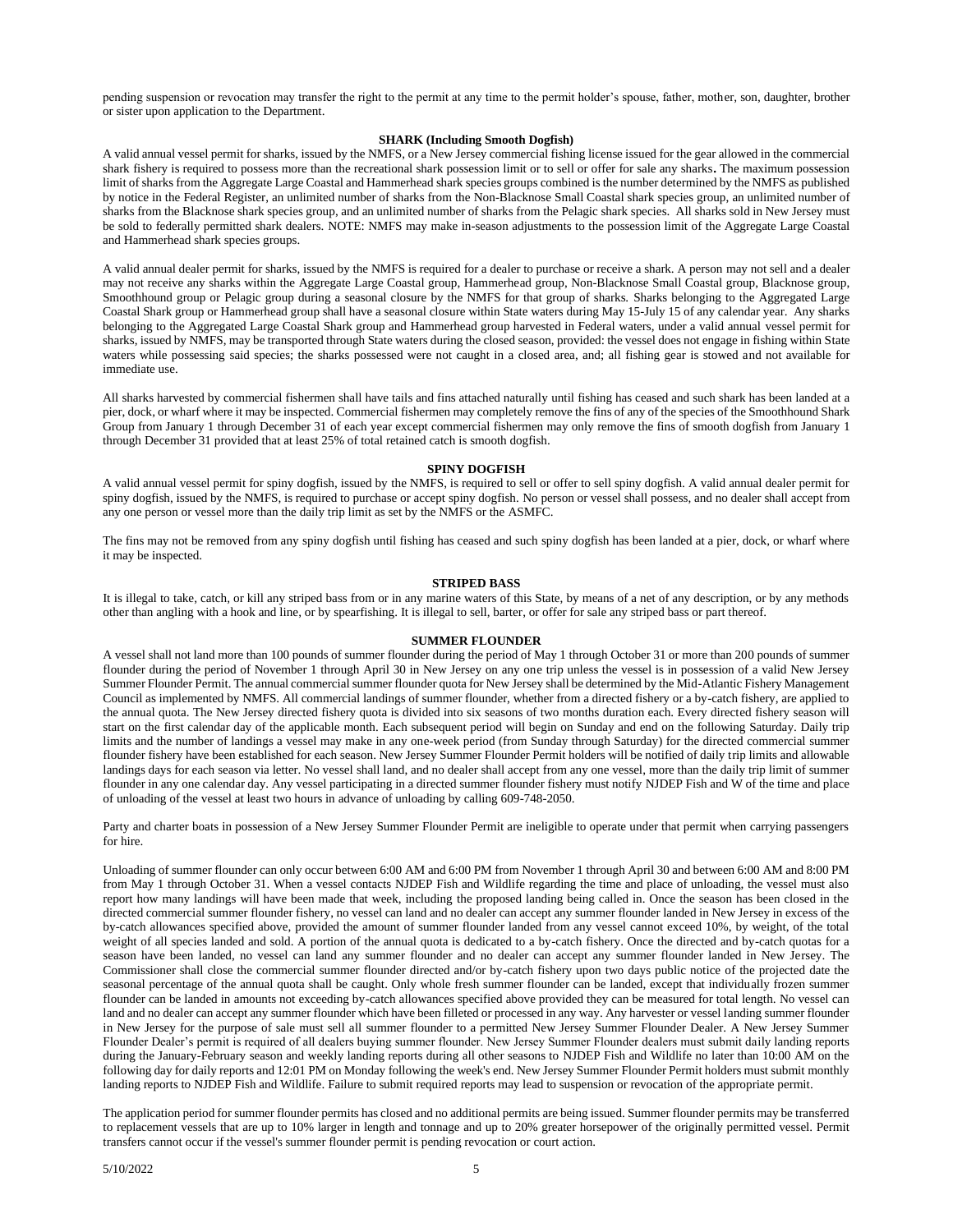A Possession in Excess of Daily Limit Vessel License is required to possess on board a vessel, in New Jersey State waters, an amount of black sea bass or summer flounder exceeding the current New Jersey trip limit, for the purposes of unloading the additional fish in another state. License holders and affiliated dealers are subject to all requirements of the Possession in Excess of Daily Limit License statute N.J.A.S. 23:2B-24. Any person who violates the provisions of N.J.S.A. 23:2B-24 shall be subject to the penalties as provided by N.J.A.S. 23:2B-14. Additional information is available on the NJDEP Fish and Wildlife website.

NOTICE: All New Jersey Summer Flounder Dealer's reports should be submitted electronically through the SAFIS. The frequency of State mandated reporting of landings takes precedence over the frequency of SAFIS reporting under Federal requirements.

#### **TAUTOG**

Any vessel landing tautog for sale shall be in possession of the appropriate tautog permit based on the poundage of tautog in possession. The possession of more than 100 pounds of tautog on board a vessel or landed from a vessel shall constitute a directed fishery for tautog. A vessel participating in a directed fishery for tautog shall be in possession of a valid New Jersey Directed Fishery Tautog Permit. Fishermen landing 100 pounds or less of tautog for sale shall be in possession of a Non-Directed Fishery Tautog Permit. The directed fishery and non-directed fishery permits are issued in the name of the vessel and the owner, and for the specific gear type(s) used to qualify for the permit. The application period for tautog permits has closed and no additional permits are being issued. No person shall possess for the purpose of sale, buy, sell, barter or trade, or offer to buy, sell, barter or trade, any tautog unless it has been affixed with a tautog harvest tag issued by NJDEP Fish and Wildlife.

Party and charter boats in possession of either tautog permit are ineligible to operate under that permit when carrying passengers for hire.

New Jersey's annual commercial tautog harvest quota shall be 103,000 pounds and all commercial landings of tautog in New Jersey shall be applied to the annual quota. The commercial season for tautog shall be from January 1 through May 1 and September 19 through December 31. However, the Commissioner shall close the season for the commercial tautog fishery upon four days public notice of the projected date the annual quota shall be caught. Once the season has been closed for the commercial tautog fishery, no vessel shall land any tautog in New Jersey and no dealer shall accept any tautog landed in New Jersey for purposes of sale. During the closed season, the possession of tautog tags on board a vessel and the application of tautog tags are prohibited. All permit holders must provide monthly reports to NJDEP Fish and Wildlife, including the number of tags used/lost/damaged/stolen. Failure to submit required reports may lead to suspension or revocation of the vessel's tautog permit. Tautog permits may be transferred to replacement vessels that are up to 10% larger in length and up to 20% greater horsepower of the originally permitted vessel. Permit transfers cannot occur if the vessel's tautog permit is pending revocation or court action.

All tautog must be tagged prior to offloading or prior to the crew disembarking from the vessel if that occurs before the fish are offloaded. A singleuse tag issued by the Department must be applied to the outer edge of the opercular bone on the left side of each fish. All tautog tagged with a New Jersey commercial tautog harvest tag must be landed in New Jersey. Possession of a tag without concurrent possession of a valid New Jersey Commercial Tautog permit is also prohibited. All unused tags from the previous year must be returned to NJDEP Fish and Wildlife no later than January 10 of the year following issuance.

#### **WEAKFISH**

A vessel shall not land, and a dealer shall not accept more than 100 pounds of weakfish, provided the amount of weakfish landed from any vessel shall not exceed 50 percent, by weight, of the total weight of all species landed and sold in any one day taken by any type of gear not listed below at any time, or by the gear types specified below during the closed season for that gear type. During the respective open season for the gear types specified below, a vessel shall not possess or land in any one day more than 100 pounds of weakfish.

| Gear        | Closed Season                                  |
|-------------|------------------------------------------------|
| Gill Net    | May 21 - September 2 & October 20 - October 26 |
| Pound Net   | June 7 - June 30                               |
| Otter Trawl | August 1 - October 12                          |

#### **WINTER FLOUNDER**

A person shall not fish for or land and a dealer shall not accept any winter flounder taken by the gear types listed below in New Jersey waters during the closed season for that gear type. No person shall have in possession, and no dealer shall accept from any person, more than the daily possession limit of 38 winter flounder harvested from State waters.

| Gear                      | Closed Season                                                                           |
|---------------------------|-----------------------------------------------------------------------------------------|
| Fyke Net                  | February 20 - October 31 (See fyke net section for seasons for taking of other species) |
| All Other Commercial Gear | June 1 - November 30                                                                    |

#### **LICENSE FEES**

All fees listed apply to New Jersey residents. For most licenses, non-resident fees are the same as resident fees if a resident of New Jersey is not charged a higher fee than a resident for the same license in the applicant's state. Otherwise, the non-resident fee is ten times the resident fee.

#### **GENERAL GEAR MARKING REQUIREMENTS**

All gear (except purse seines and crab dredges) must be legibly and indelibly marked with the gear identification number (ID) of the owner. Stakes used to mark the various nets shall be marked with at least one of the following which shall be placed at least 2 feet above the mean high water line (MHWL) and be visible from all sides: reflectors of no less than 2 inches in diameter; reflecting tape no less than 2 inches in width; light colored flags no less than 2 feet square; or light colored jugs or buoys no less than 12 inches in diameter.

#### **REGULATIONS PERTAINING TO SPECIFIC GEAR TYPES**

#### **BAIT NET**

**SEASON:** January 1 to December 31.

**AREA:** All marine waters, bays, coves, rivers, and creeks; Atlantic Ocean within 3 nautical miles of coast.

**GEAR:** 1. Hand held dip nets 24 inches in diameter or less; 2. Bait seines not exceeding 150 feet and mesh not less than 3/8 inches stretched, inside measurement, and not more than 2.5 inches stretched; 3. Cast nets not exceeding 30 feet in diameter; 4. Lift or umbrella nets not exceeding four feet square; 5. Killipots with a mesh of no less than  $3/16$  inches bar, inside measurement, and not exceeding 10 inches in diameter and 25 inches in length, if cylindrical, or 2,000 cubic inches for any other configuration. *See General Gear Marking Requirements.*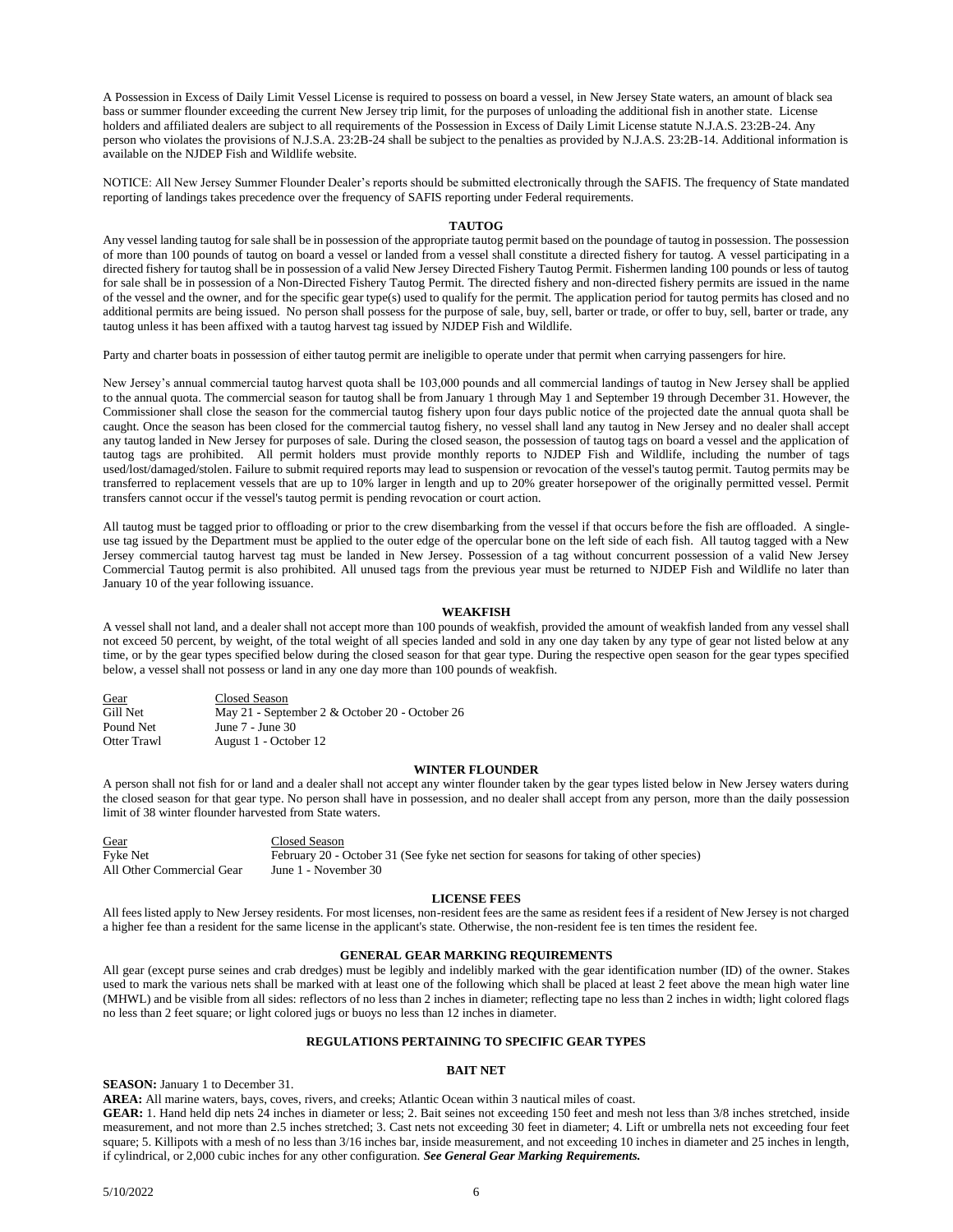**SPECIAL RESTRICTIONS:** The bait net license would not allow a person to harvest over 1 bushel or sell any crabs. Killipots are for the harvest of killifish only. The take, possession, landing or sale, of river herring is prohibited.<br> **FER:** \$10.00 per license

\$10.00 per license.

A license is not required for the following gear provided that the fish taken are not sold or bartered and the following additional gear restrictions are observed:

1. Dip nets 24 inches in diameter or less (for Atlantic herring only);

- 2. Bait seines not exceeding 50 feet;
- 3. Cast nets not exceeding 20 feet in diameter;
- 4. Lift or umbrella nets not exceeding 4 feet square, and;
- 5. Five killipots or less measuring not over 10 inches in diameter or 25 inches in length, if cylindrical, or 2,000 cubic inches for any other configuration.

**NOTE:** Under N.J.S. A.23:5 - 35.2, no license is required to take edible crabs for personal consumption with a scoop net (commonly called dip net) operated by hand.

#### **CRAB DREDGE**

**SEASON:** November 15 through April 15 in Delaware Bay; December 1 through March 31 in all other waters. Sunday dredging allowed only north of Rt.36, in the Atlantic Ocean, and Delaware Bay.

**HOURS:** One-half hour after sunrise to one-half hour before sunset, statewide. Consult the NJDEP Fish and Wildlife Hunting and Trapping Digest for official times of sunrise and sunset.

**AREA:** Atlantic coast and sections of Delaware Bay.

**GEAR:** The maximum length of the tooth bar shall be 75 inches north of Route 36 and in the Atlantic Ocean, 54 inches in Delaware Bay, and 38 inches in all other waters. The maximum weight of the dredge shall be 400 pounds north of Route 36 and in the Atlantic Ocean, and 80 pounds in all other waters. There is no weight limit in Delaware Bay. If two or fewer dredges are in possession north of Route 36 or in the Atlantic Ocean, or if no more than one dredge is in possession in Delaware Bay, the maximum length of the tooth bar shall be 96 inches and the maximum weight of the dredge shall be 500 pounds (except no weight limit in Delaware Bay). The maximum length of the teeth shall be six inches north of Route 36, in Delaware Bay, and in the Atlantic Ocean, and three inches in all other waters. The minimum space between teeth shall be 2 3/4 inches measured at the base. A toothless bar is allowed in place of a tooth bar in all waters, provided each toothless bar is no greater than the previously specified tooth bar lengths. Chains are allowed in place of a tooth bar or toothless bar in all waters, provided that the width of each dredge opening or mouth and the distance between the chain attachment points on the dredge are no greater in width than the previously specified tooth bar lengths. The collecting bag of a dredge, if material, shall have mesh no less than two inches bar measure or four inches stretched measure, if wire, shall not be less than two inches bar mesh (inside measurement) or two and one-half inches inside diameter if circular; if metal, the O-rings shall not be less than two inches diameter and be connected with no more than six "S" hooks that measure no less than two inches in length as measured to the inside of the "S" configuration. Each dredge shall be independently and separately attached to the vessel by a single cable or tow line. No boat shall have more than four dredges working at the same time, except in Delaware Bay where no boats shall have more than two dredges working at the same time. The maximum weight of the dredge includes the weight of the frame, tooth bar or chain, fasteners and bag.

**SPECIAL RESTRICTIONS:** No person shall catch, take, or attempt to take crabs by crab dredge from any of the marked leased shellfish grounds; and no person shall dredge or attempt to dredge crabs on any State oyster beds or grounds and no person shall dredge or attempt to dredge crabs within 50 yards of any marked leased shellfish grounds. Any clams, oysters, scallops, mussels, or other bivalve mollusks, or finfish which may be caught incidentally to the catching of the crabs by dredge shall be redeposited immediately in the water from which such clams, oysters, scallops, mussels, or other bivalve mollusks, or finfish are caught; nor shall any person, while engaged in the catching and taking of crabs by dredge, have in his boat or possession any clams, oysters, scallops, mussels, or other bivalve mollusks, or finfish obtained from any source, except as provided under N.J.S.A. 50:3-16.13. Conchs may be kept as a bycatch in the crab dredge fishery. When the crab dredge season is closed, the dredging of conch is also not permitted.

The number of commercial crab dredge licenses is capped – 50 Delaware Bay dredge licenses and 100 Atlantic Coast dredge licenses. Only individuals renewing their license(s) in the current year will be eligible to purchase a license for the next year. Atlantic Coast Crab Dredge Licenses are transferable to the license holder's spouse, father, mother, son, daughter, brother, or sister, at any time upon application to NJDEP Fish and Wildlife. Delaware Bay Crab Dredge License holders may apply to NJDEP Fish and Wildlife before February 28 of the year they wish to transfer to someone other than an immediate family member. If NJDEP Fish and Wildlife receives more than five applications to transfer Delaware Bay Crab Dredge Licenses, a transfer lottery will be instituted, and winners will be selected at random.

All persons commercially licensed to take crabs by means of crab dredges in this State shall keep, on forms supplied by NJDEP Fish and Wildlife, accurate records that shall include the number of bushels of crabs, and the areas fished. These records will be filed monthly on or before the 10<sup>th</sup> of the month following the month of record with NJDEP Fish and Wildlife.

Harvest, sale and consumption of crabs from the Newark Bay Complex is prohibited. The Newark Bay Complex includes Newark Bay, Passaic River (up to Dundee Dam), Hackensack River (up to Oradell Dam), Arthur Kill, Kill Van Kull, and tidal portions of all tributaries.

**FEE:** Resident Delaware Bay Crab Dredge License - \$100.00. Non-Resident Delaware Bay Crab Dredge License - \$500.00.

Resident Atlantic Coast Crab Dredge License - \$100.00. Non-Resident Atlantic Coast Crab Dredge License - \$500.00.

#### **CRAB POT / TROT LINE**

**SEASON:** Delaware Bay and its tributaries - April 6 to December 4; all other waters - March 15 to November 30.

**AREA:** The following waters are closed to the use of crab pots and trot lines: Cumberland County - Cohansey River, Back Creek, Cedar Creek, Nantuxent Creek, Fortesque Creek, Oranoken Creek, Dividing Creek; Cape May County - West Creek, Bidwell Creek, and the Cape May Canal; Atlantic County - Hammock Cove also known as Dry Bay; Ocean County - On the eastern shore of Barnegat Bay, that area of the Sedge Islands Wildlife Management Area enclosed by a line drawn from the northern bank of Fishing Creek on Island Beach State Park to the northern tip of the Sedge Islands (Hensler Island), then south from point to point along the western side of the Sedge Islands Wildlife Management Area, and terminating on the most southwestern point of Island Beach State Park.

**GEAR:** Crab pots shall be a cube or rectangular shaped device not larger than 30 inches on a side. Minimum mesh size shall be not less than 1 inch. The openings to the interior of the pot shall be oval and not larger than 7 inches wide and 4 inches in height. Trot lines shall have a maximum length of 3,000 feet and marked at both ends with a clearly visible stake or buoy. No trot line shall be set within 100 feet of another trot line. All gear must be legibly and indelibly marked with the gear identification number (ID) of the owner.

All crab pot buoys shall be marked with fluorescent or reflective paint, tape, or other reflective material or reflectors**.** All blind crab pot lines shall be marked with a stake or buoy at both ends of the line and such stakes or buoys must be marked with fluorescent or reflective paint, tape, reflectors, or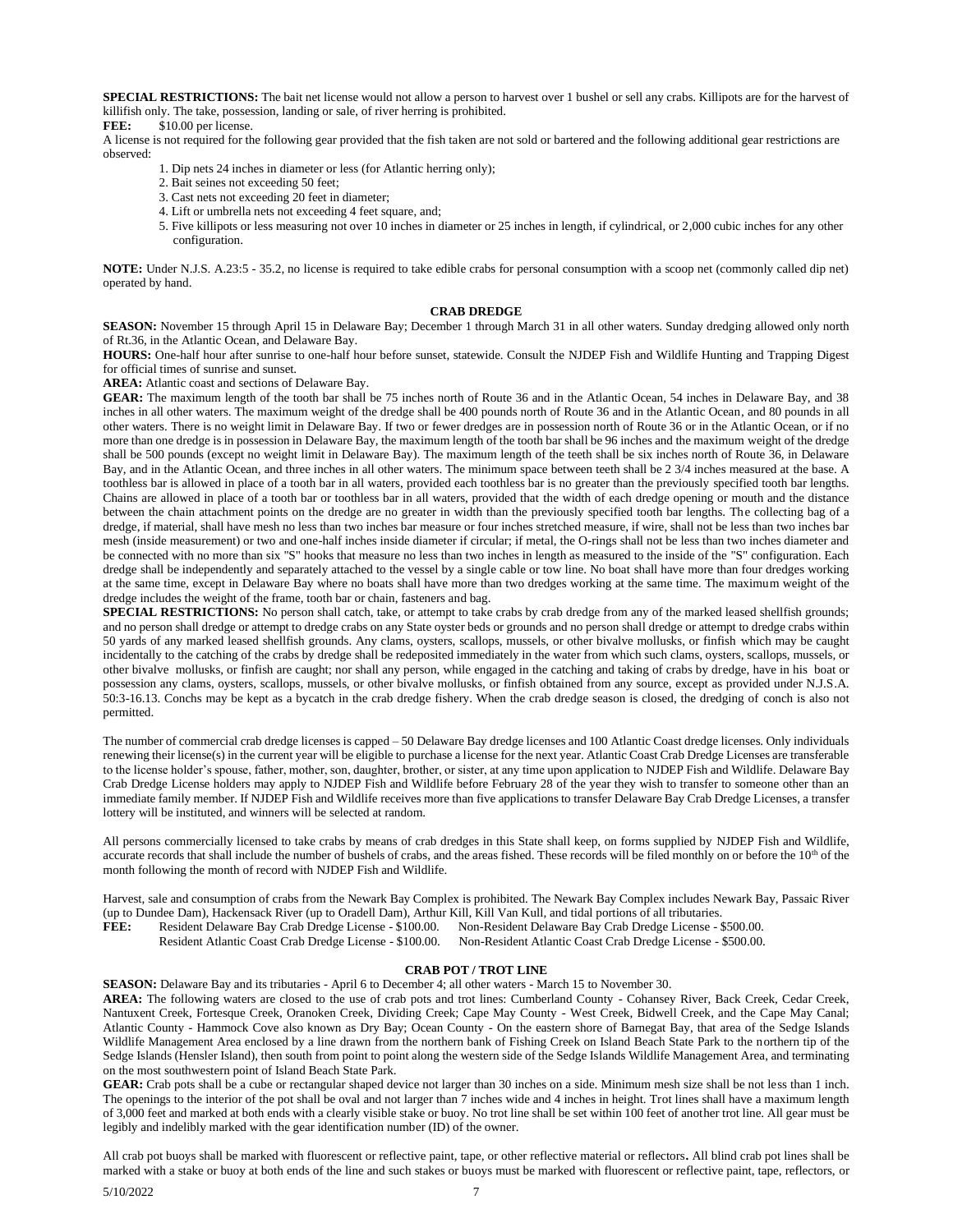other reflective material. Floating line cannot be used on any crab pot or crab pot buoy. No license holder shall fish more than 600 crab pots in the Delaware Bay nor more than 400 crab pots in all other waters. All crab pots must be checked and emptied of all crabs and other organisms at least once every 72 hours. All gear associated with crab potting must be removed from the water within three days of the end of the season. No crab pot or blind crab pot line shall be placed in any creek less than 50 ft. wide or in any marked or charted channel or man-made lagoon. Crab pots and trot lines may be tended only between the hours of 4:00 AM and 9:00 PM prevailing time in Delaware Bay and 24 hours a day in all other waters. All organisms other than crabs and conchs shall be immediately released to the waters from which such organisms were taken.

All commercial crab pots sold, offered for sale, or possessed on marine waters must include a biodegradable panel or other mechanism which is designed to create an opening to allow the escape of crabs or other marine organisms after a pot has been abandoned, or lost, and which meets the following criteria:

- 1. The opening covered by the panel or created by another approved mechanism as identified in 3 below shall be oval or rectangular and measure at least 6.5 inches wide and 5 inches high, shall be located in the upper section of the pot, and shall be in a position which allows the unobstructed exit of crabs or fish from the pot;
- 2. The panel shall be constructed of, or fastened to the pot with one of the following materials: wood lath; cotton, hemp, sisal, or jute twine no greater than 1/16 inch in diameter; or non-stainless, uncoated ferrous metal no greater than 3/32 inch in diameter; and
- 3. The door or side panel of the pot may serve as the ghost panel if the door or side panel is fastened to the pot with a material specified in the above.

All commercial crab pots set in any body of water less than 150 feet wide from shoreline to shoreline at mean low water or in any man-made lagoon shall include terrapin excluder devices attached to the inside of all pot entrance funnels which meet the following criteria:

- 1. The terrapin excluder device shall be rectangular or diamond shaped and no larger than six inches wide and two inches high;
- 2. The terrapin excluder device shall be securely fastened inside each funnel to effectively reduce the size of the funnel opening to no larger than six inches wide and two inches high; and
- 3. Any similar device may be approved by the NJDEP Fish and Wildlife after consultation at a regularly scheduled meeting of the Marine Fisheries Council.

**SPECIAL RESTRICTIONS:** The number of commercial crab pot/trot line licenses is capped at 180 licenses. Only individuals renewing their license in the current year will be eligible to purchase a license for the next year. Crab Pot/Trot Line licenses are transferable to the license holder's spouse, father, mother, son, daughter, brother, or sister, at any time upon application to the NJDEP Fish and Wildlife. Crab Pot/Trot Line License holders may apply to NJDEP Fish and Wildlife before February 28 of the year they wish to transfer to someone other than an immediate family member. If NJDEP Fish and Wildlife receives more than 20 applications from active Crab Pot/Trot Line License holders or more than five applications from inactive Crab Pot/Trot Line License holders, a transfer lottery will be instituted, and winners will be selected at random.

All persons commercially licensed to take crabs by means of pots or trot lines in this State shall keep, on forms furnished by NJDEP Fish and Wildlife, accurate records that shall include the number of bushels of crabs, and the areas fished. These records will be filed monthly on or before the 10<sup>th</sup> day of the month following the month of record with NJDEP Fish and Wildlife. Failure to provide timely and accurate reports will result in license suspension and revocation.

Harvest, sale, and consumption of crabs from the Newark Bay Complex is prohibited. The Newark Bay Complex includes Newark Bay, Passaic River (up to Dundee Dam), Hackensack River (up to Oradell Dam), Arthur Kill, Kill Van Kull, and tidal portions of all tributaries. **FEE:** Resident-\$100.00; Non-Resident-\$500.00.

#### **FYKE NET**

**SEASON:** November 1 to April 30.

**AREA:** All marine waters, bays, coves, rivers, and creeks and Atlantic Ocean within three nautical miles of coast except fyke netting is not permitted in Lake Takanassee, Spring Lake, Wreck Pond, Deal Lake, and in the area commonly known as Collins Cove off the Mullica River between a line starting at aid to navigation channel marker flashing red number 8 (latitude 39°33.36'N, longitude 74°28.39'W), bearing approximately 229° to a point on the western shore of Collins Cove at latitude 39°33.09'N, longitude 74°28.72'W and the Garden State Parkway where it crosses the Mullica River. No fyke net nor part thereof shall be set in the middle one third of any river, stream, or tributary.

**GEAR:** Length, including leaders, not to exceed 30 fathoms (180 feet). Mesh no smaller than 3/8 inches stretched (inside measurement) or larger than 5 inches stretched. No part of the net or leaders may be constructed of monofilament. All fyke nets must be marked. See section on general net marking requirements. In addition, submerged anchored fyke nets shall be marked at each end with a fluorescent orange flag at least 12 inches by 12 inches and suspended at least three feet above the water or a florescent orange float at least 12 inches in diameter. All stakes used for setting of fyke nets must be removed within 30 days of the close of season.

**SPECIAL RESTRICTIONS:** Each licensee must specify on their license application the specific estuary in which they intend to fish the fyke net(s). Licensees must notify NJDEP Fish and Wildlife as to any change in the specific estuary within which the fyke net is located no later than seven days following the change in estuary. Winter flounder may be taken by fyke net during the season of November 1 through February 19. Any winter flounder taken by fyke net from February 20 through April 30 shall not be retained and must be immediately returned to the water. No person shall possess or harvest American eel from a fyke net between November 1 and December 31.

## **FEE:** \$12.00 per net.

#### **GILL NETS (General)**

A limited entry program for the gill net fishery was established in 2003. To be eligible for a gill net license in all subsequent years, an applicant must provide a copy of a previously valid gill net license held by the applicant from the preceding year. Individuals must purchase the maximum number of gill net licenses to which they are entitled annually. Any licenses not purchased will be forfeited. All gill net licenses must be renewed annually; any licenses not purchased in any year will be forfeited. An individual may transfer the right to purchase all of the gill net licenses to which he is entitled to another individual at any time, upon application to the Department.

**TAKE NOTICE -** Under the authority of the Marine Mammal Protection Act, the NMFS has implemented gill net regulations that are enforceable in both State and Federal waters. These regulations significantly affect gill nets with mesh larger than 5 inches from January through April 30. For more information, contact the NMFS at (301) 713-2322.

#### **DELAWARE BAY GILL NET PERMIT**

Anyone fishing a drifting, staked, or anchored gill net in that portion of Delaware Bay or its tributaries defined as the area east of the New Jersey-Delaware boundary enclosed by a line from Cape Henlopen, Delaware to Cape May Point Light, New Jersey and the "southwest line" as defined in N.J.S.A. 50:3-11 must have a Delaware Bay Gill Net Permit in addition to their gill net licenses. No new permits are being issued at this time.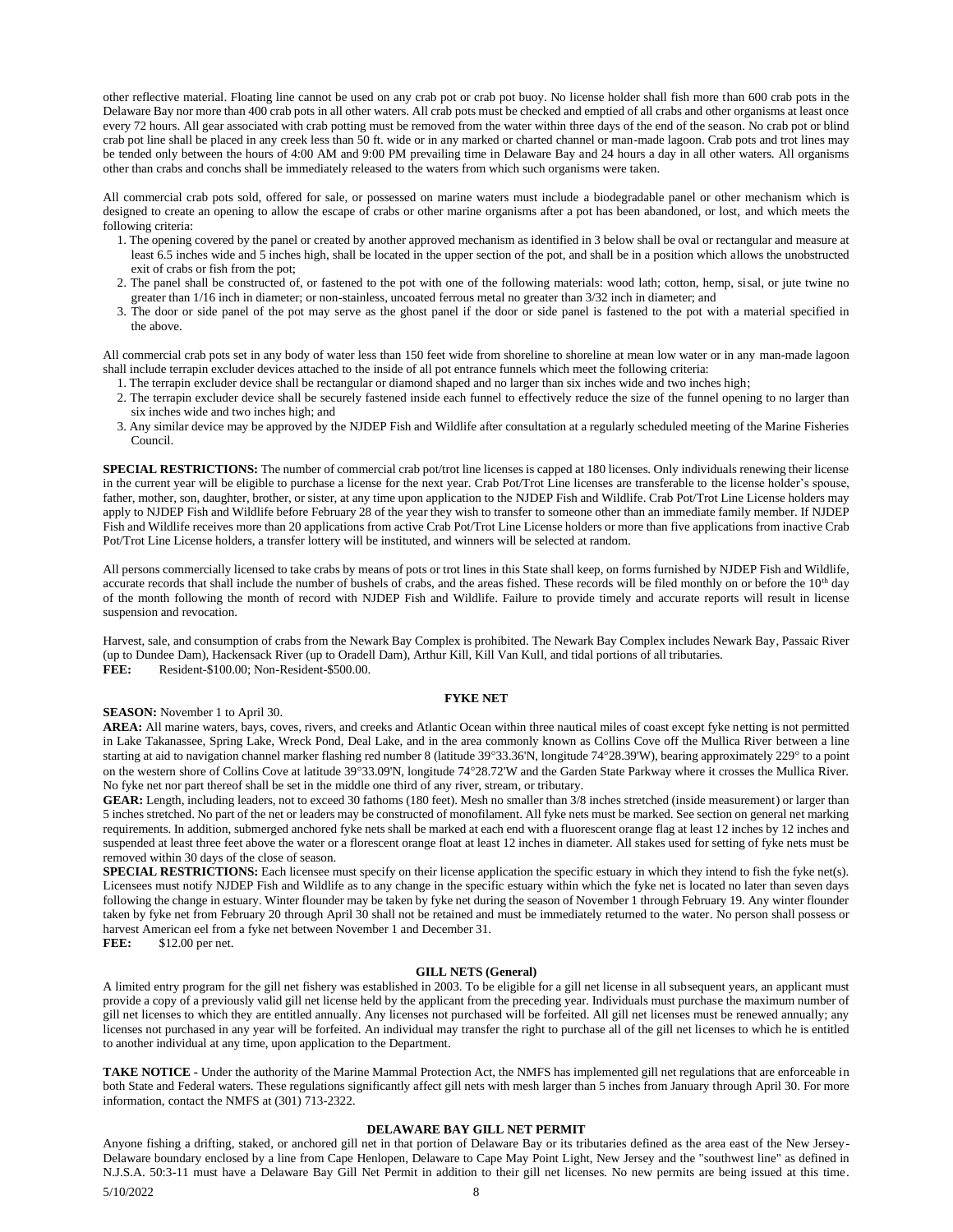Individuals interested in being put on the waiting list for a Delaware Bay Gill Net Permit may request an application from NJDEP Fish and Wildlife. After being placed on the waiting list it is the applicant's responsibility to notify the NJDEP Fish and Wildlife in writing each January of his interest to remain on the waiting list.

An individual possessing a Delaware Bay Gill Net permit must purchase the number of gill net licenses authorized by the Delaware Bay Gill Net Permit in each calendar year. Failure to do so will result in the number of nets authorized by the permit being reduced to the number of net licenses actually obtained in that calendar year or in the event no licenses are purchased, invalidation of the permit immediately following the end of that calendar year. Delaware Bay Gill Net Permits are transferable to the permit holder's spouse, father, mother, son, daughter, brother, or sister.

#### **GILL NET MESH EXEMPTION PERMIT**

Anyone fishing drifting, staked, or anchored gill nets less than 3.25 inches stretched mesh in the Atlantic Ocean or Delaware Bay after February 29 in any calendar year must possess a Gill Net Mesh Exemption Permit (GNMEP). In the Atlantic Ocean the GNMEP allows the use of drifting gill nets between 2.75 inches stretched mesh and 3.25 inches stretched mesh within two nautical miles of the MHWL. A maximum of 200 fathoms of gill net may be in the water at any one time, the nets shall be no higher than eight feet off the bottom while fishing and they may only be fished between the hours of sunrise and sunset. In Delaware Bay the GNMEP allows the use of drifting, staked, or anchored gill nets between 2.75 inches stretched mesh and 3.25 inches stretched mesh within two nautical miles of the MHWL. All GNMEP holders must submit monthly reports of their catch and effort. Failure to submit the monthly report may result in revocation of the GNMEP.

#### **DRIFTING GILL NET**

**SEASON:** Atlantic Ocean and Delaware Bay, February 12 to December 15; Delaware Bay tributaries, February 12 to May 15, July 15 to December 15. See additional seasonal closures under Special Restrictions below, as well as within the Weakfish, and Bluefish sections of this document. **AREA:** Atlantic Ocean, Delaware Bay and its tributaries.

**GEAR:** Minimum mesh: 5 inches stretched - February 12 to February 29; 3.25 inches stretched - March 1 to December 15 except in the tributaries of Delaware Bay and in Delaware Bay within two nautical miles of the MHWL where the smallest mesh shall not be less than 2.75 inches stretched (see GNMEP) and shall not individually exceed 200 fathoms in length. Individual drifting gill nets shall not be fastened together to form a series of nets exceeding 400 fathoms in length from February 12 through May 15 or exceeding 200 fathoms in length May 16 through December 15. Separate drifting gill nets or a series of joined drifting gill nets may not be set or fished closer than 100 fathoms from any other net or series of nets and shall not be used in the Atlantic Ocean within 100 fathoms of the marked channel of any inlet. In addition to the general gear marking requirements, drifting gill nets shall be marked at each end with a fluorescent orange float at least 12 inches in diameter or a fluorescent orange flag at least 12 inches square and suspended at least three feet above the water. A white float measuring at least eight inches in diameter shall be located approximately 20 feet inside of each end marker.

**SPECIAL RESTRICTIONS:** No more than two drifting gill nets shall be permitted to be set or operated by any vessel within that section of Delaware Bay known as the Brandywine Shoal Restricted Area: defined by the New Jersey-Delaware boundary on the west, LORAN C 27180 on the east, and LORAN C 42830 on the north, during the period from May 15th through June 15th. At night (sunset to sunrise), on any public holiday, and on weekends no more than one net shall be permitted to be set or operated, nor shall any net be left unattended, within the Brandywine Shoal Restricted Area. For the purpose of this section, "unattended" means that the operator is more than 100 feet from the nearest portion of his net. **FEE:** \$20.00 per net.

#### **STAKED AND ANCHORED GILL NET**

**SEASON:** Atlantic Ocean - February 12 to December 15; Raritan Bay and Sandy Hook Bay - February 1 to May 15 - and only for hickory shad (please note that the harvest of American shad in this area is prohibited); Staked nets in Delaware Bay - February 1 to December 15; tributaries of Delaware Bay - January 1 to May 15 and July 15 to December 15; Anchored nets in Delaware Bay - February 12 to December 15; tributaries of Delaware Bay - February 12 to May 15 and July 15 to December 15. No unattended, overnight staked, or anchored gill nets in the Atlantic Ocean from June 15 through October 31. No unattended, overnight anchored gill nets in Delaware Bay from June 15 through September 30. For the purpose of this section, "unattended" means that the operator is more than 1/2 nautical mile from the nearest portion of his net. See additional seasonal closures under Special Restrictions below, as well as within the Weakfish, and Bluefish sections of this document.

**AREA:** Atlantic Ocean, Raritan Bay, Sandy Hook Bay, Delaware Bay, and Delaware Bay tributaries. Staked and anchored gill nets shall not be used in that portion of Delaware Bay known as the Brandywine Shoal Restricted Area: defined by the New Jersey-Delaware boundary on the west, LORAN C 27180 on the east, and LORAN C 42830 on the north, during the period from May 15th through June 15th.

GEAR: Staked or anchored gill nets shall not be fastened together to form a series of nets exceeding 400 fathoms in length from the beginning of the season through May 15 or exceeding 200 fathoms in length May 16 through December 15. In Raritan Bay and Sandy Hook Bay, individual net length shall not exceed 30 fathoms and mesh not less than five inches stretched. No staked or anchored shad net may be placed within 3000 feet of any operating pound net. Shad nets may be placed on licensed pound net sites by the license holder or on unoccupied, approved pound net sites, provided the shad nets are set end to end with and in line with any existing pound nets. Staked and anchored gill nets may be used in the Atlantic Ocean February 12 through December 15, where individual gill net length shall not exceed 50 fathoms. The smallest mesh of any such net used in the Atlantic Ocean shall not be less than five inches stretched February 12 through February 29 and not less than 3.25 inches stretched March 1 through December 15. Such nets shall not be used in the Atlantic Ocean within 100 fathoms of the marked channel of any inlet. In addition to the general gear marking requirements, staked and anchored gill nets shall be marked at the end of a net or series of nets with a fluorescent orange float at least 12 inches in diameter or a fluorescent orange flag at least 12 inches square and suspended at least three feet above the water. A white float measuring at least eight inches in diameter shall be located approximately 20 feet inside of each end marker.

Staked and anchored gill nets may be used in the tributaries of Delaware Bay January 1 through May 15 and July 15 through December 15, where individual gill net length shall not exceed 30 fathoms. The mesh of any such net used in the tributaries of Delaware Bay shall not be less than 2.75

inches stretched, nor greater than 3.25 inches stretched January 1 through February 29 and no mechanical means shall be utilized to retrieve such net, and shall not be less than 2.75 inches from March 1 through May 15 and July 15 through December 15. No net shall be set across the middle one third of any tributary or mouth of any tributary, nor shall any net be set in a manner that impedes navigation. Staked and anchored gill nets may be used in Delaware Bay February 1 through December 15, where individual gill net length shall not exceed 30 fathoms. The mesh of staked gill nets used in Delaware Bay shall be 2.75 inches stretched beginning February 1 through February 29. The mesh of anchored gill nets used in Delaware

Bay shall not be less than five inches stretched beginning February 1 through February 29. Staked or anchored gill nets of a mesh not less than 2.75 inches or greater than 3.25 inches may be used within 0.5 nautical mile of the MHWL from January 1 through February 29 provided no mechanical means are utilized to retrieve such nets. The mesh of any such net shall not be less than 3.25 inches beginning March 1 through December 15 except within two nautical miles of the MHWL where the smallest mesh shall not be less than 2.75 inches stretched (see GNMEP).

**SPECIAL RESTRICTIONS:** Raritan and Sandy Hook Bay - staked and anchored gill nets may be used only for shad (please note that the harvest of American shad in this area is prohibited). Delaware Bay - Staked and anchored gill nets shall not be used in that portion of the Delaware Bay known as the Brandywine Shoal Restricted area defined above.

**FEE:** \$3.00 per net.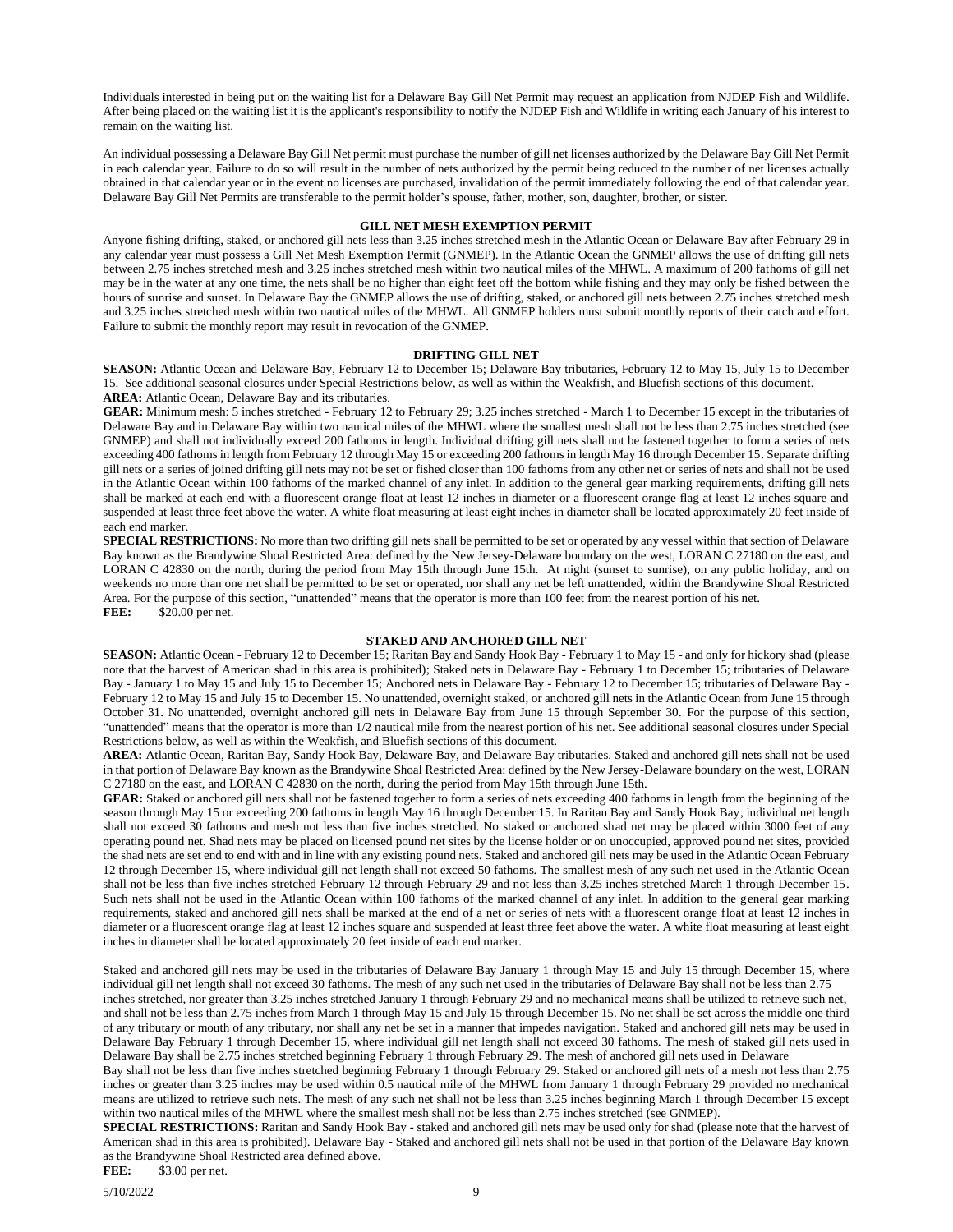#### **HUDSON RIVER SHAD NET**

**SEASON:** Legal period from Saturday midnight until Friday noon from March 15 to June 15 except as noted in Special Restrictions below. **AREA:** Hudson River

**GEAR:** Shad nets for the harvest of hickory shad on the Hudson River shall be held in place by either stakes or anchors and shall not exceed 200 fathoms in length (please note that the harvest of American shad in this area is prohibited). The smallest mesh of any shad net shall not be less than five inches stretched. Shad nets shall be marked at each end with a fluorescent orange float at least 12 inches in diameter or a fluorescent orange flag at least 12 inches square and suspended at least two feet above the MHWL. *See General Gear Marking Requirements* and the shad section beginning on page 4 also.

# **SPECIAL RESTRICTIONS: Hickory shad only – Please note: The harvest of American shad in this area is prohibited**.

**FEE:** \$60.00 per net.

## **HAUL SEINE**

**SEASON:** November 1 to April 30.

**AREA:** Inland marine waters, bays, coves, rivers, and creeks except Lake Takanassee, Spring Lake, Wreck Pond, and Deal Lake; Atlantic Ocean but not within 300 feet of coastline. No haul seine may be used beneath the ice in any waters.

**GEAR:** Mesh no less than 2.75 inches stretched and length not to exceed 70 fathoms (420 feet), whether singly or in series. *See General Gear Marking Requirements.* 

**SPECIAL RESTRICTIONS:** No person shall possess or harvest American eel from a haul seine between November 1 and December 31. **FEE:** \$25.00 per net.

#### **LOBSTER, FISH, and CONCH POTS**

A limited entry program for the lobster, fish, and conch pot fisheries was established in 2003. To be eligible for a lobster and fish pot license an applicant must provide a copy of a previously valid lobster and fish pot license held by the applicant from the preceding year. If the number of lobster and fish pot licenses issued in any year falls below the number issued in 2003 (license cap of 270 licenses), NJDEP Fish and Wildlife will conduct a lottery for any available licenses. The limited entry program for the lobster and fish pot license established in 2003 does not apply to individuals applying for a lobster and fish pot license for the recreational harvesting of lobsters (Please see NJDEP Fish and Wildlife's Marine Digest or call 609- 748-2020 for more information on the recreational lobster regulations).

#### **SEASON:** January 1 to December 31.

**AREA:** Atlantic Ocean within 3 nautical miles of the coast, Delaware Bay, Raritan Bay, and Sandy Hook Bay.

**GEAR:** All gear must be legibly and indelibly marked with the gear identification number (ID) of the owner. The gear ID number must also be displayed on the port and starboard sides of the deck-house or hull and on a weather deck so as to be visible from above. The number displayed must be at least 10 inches in height and of a color contrasting to the background.

All lobster and fish traps must be constructed in such a manner that it does not exceed 22,950 cubic inches in volume and to include the largest of the applicable unobstructed escape vents in the parlor section of the pot as follows: in a fishery in which the possession of at least 100 pounds of scup occurs, the escape vent(s) must be at least 2.25 inches by 2.25 inches if square or at least 3.1 inches in diameter if circular; in a fishery in which the possession of more than 100 lobster per vessel occurs, the escape vent(s) must be at least 2 inches by 5.75 inches if rectangular or 2 vents at least 2.625 (2-5/8) inches in diameter if circular; in a fishery in which the possession of black sea bass occurs, two escape vents must be at least 2.0 inches by 2.0 inches if square, at least 1.375 (1-3/8) inches by 5.75 inches if rectangular or at least 2.5 inches in diameter if circular. All lobster and fish traps must be constructed to include a ghost panel or other mechanism to allow the unobstructed escapement of fish or lobsters after a pot is abandoned or lost which meets the following specifications: an opening no less than 3.75 inches by 3.75 inches or no less than 3 inches by 6 inches when used in a fishery in which the possession of black sea bass occurs. The ghost panel shall be constructed of or fastened to the pot with one of the following materials: untreated wood lath; untreated cotton, hemp, sisal, or jute twine no greater than 3/16 inches in diameter; non-stainless, ungalvanized, uncoated ferrous metal no greater than 3/32 inches in diameter or magnesium alloy, timed float releases.

A modified lobster or fish pot may be used for taking conchs in all marine waters of the state except the Newark Bay Complex, creeks less than 50 feet wide at mean low water, marked or charted channels, or any manmade lagoon. Such pots shall not be larger than 30 inches on a side if rectangular or if cylindrically shaped, no greater than 34 inches in diameter and 30 inches in height. Conch pots must have an unobstructed opening on the top surface no less than 8 x 8 inches square or 9 inches in diameter and cannot contain a parlor, funnel, or other entrapping mechanism in the interior of the pot. Conch pots may only be tended between the hours 4:00 AM to 9:00 PM. Conch pots using horseshoe crabs as bait must contain a bait-saving device containing a horseshoe crab or parts of a horseshoe crab which, by design, extends the effective fishing time of the horseshoe crab bait in the conch pot. Conch potters may retain spider crabs taken in conch pots. Fishermen utilizing horseshoe crabs as bait must provide adequate documentation that the horseshoe crabs in their possession were not harvested in New Jersey.

**SPECIAL RESTRICTIONS:** A vessel shall not land Jonah crab harvested by a lobster, fish, or conch pot unless such vessel is in the possession of a valid New Jersey Lobster Pot Permit issued in the name of the vessel and owner.

No person shall use, leave, deploy, or tend any lobster, fish, or conch pot within an artificial reef located in State waters except in areas designated as full access zones. Within these designated full access zones lobster, fish, and conch pots shall be used, left, deployed, or tended only between sunrise and sunset. All strings of lobster, fish, and conch pots shall be no more than 20 pots.

All lobster, fish, and conch pots deployed within the full access zones shall be marked with buoys or flags, either individually or at the beginning and end of a string. All flags, buoys, and strings must meet the requirements of the NOAA Fisheries Greater Atlantic Region's Atlantic Large Whale take Reduction Plan, Harbor Porpoise Take Reduction Plan, and the NOAA Office of Protected Resources' Bottlenose Dolphin Take Reduction Plan.

Fishermen must provide two hours' notice to the Marine Enforcement Unit (609-748-2050) prior to any lobster, fish, or conch pots being deployed or tended within the full access zones. The notice shall include the operator's name, vessel name, license number for the pots or traps being tended, time and port of landing, and on what reef and in what zone the pots or traps will be deployed. See page 15 for the locations and coordinates of the full access zones.<br>FEE: \$1

\$100.00 per license.

## **SEASON:** January 1 to December 31.

## **MINIATURE FYKES OR POTS**

**AREA:** All marine waters, bays, coves, rivers, and creeks; Atlantic Ocean within 3 nautical miles of coast. No miniature fyke or pot may be placed in any man-made lagoon or in any marked or charted channel. Sale of eels taken from the Hudson River, upper New York Bay, Newark Bay, lower (tidal)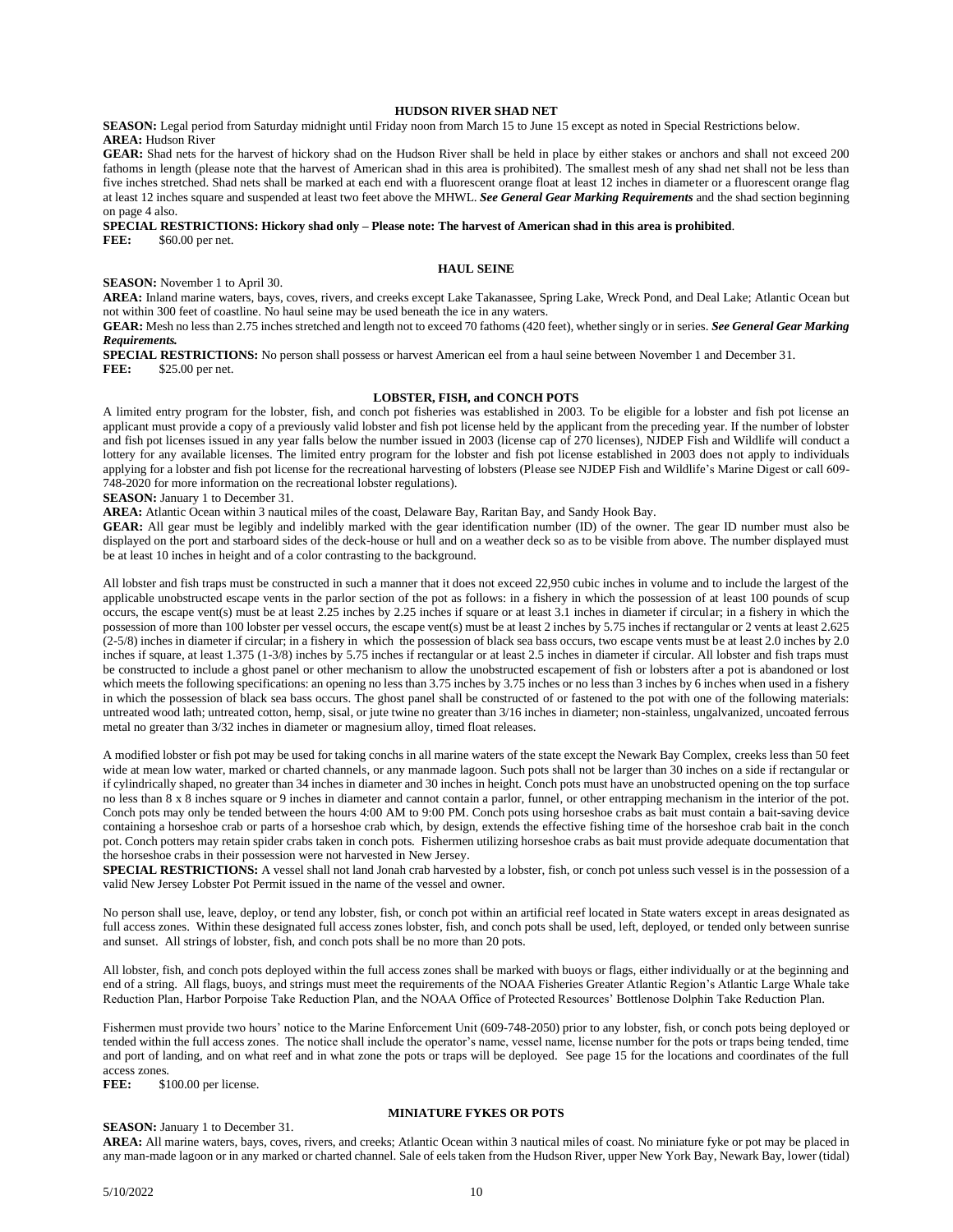Passaic and Hackensack Rivers, Arthur Kill, and Kill Van Kull prohibited. Sale and consumption of any species taken from the tidal Passaic is prohibited.

**GEAR:** Diameter not to exceed 16 inches if cylindrical or 201 square inches in cross section if any other configuration. Minimum mesh size no smaller than one half inch by one half inch, bar inside measurement. No license holder shall fish more than 300 miniature fykes or pots. *See General Gear Marking Requirements*.

**SPECIAL RESTRICTIONS:** Only to be used for the taking of catfish, suckers, killifish (Cyprinodontidae spp.), and eels. Up to two miniature fykes or pots may be used for the taking of killifish or eels for bait without a license provided the killifish or eels are not sold or used for barter. All miniature fyke net licensees are required to provide monthly reports of their fishing activity on forms supplied by the Department. Failure to provide timely and accurate reports will result in license suspension and revocation. FEE:  $$100.00$  per license.

**PARALLEL NET**

#### **SEASON:** September 1 to May 31.

**AREA:** Delaware Bay and its tributaries.

**GEAR:** Minimum mesh: 3.5 inches stretched and length not greater than 100 fathoms (600 feet) may be used to take carp, catfish, and suckers only. To be set parallel to shore at the low water mark. Must not be set across any tributary or mouth of any tributary nor set in a manner that impedes navigation. *See General Gear Marking Requirements*.

\$10.00 per net.

#### **POUND NET**

**SEASON:** Atlantic Ocean, Raritan Bay, and Sandy Hook Bay - January 1 to December 31: Delaware Bay - February 15 to May 15. **AREA:** Delaware Bay, Atlantic Ocean, Raritan Bay, and Sandy Hook Bay. Pound net site priority is given to the previous year's license holder until March 1.

**GEAR:** Raritan, Sandy Hook, and Delaware Bays: When submitting a request for a pound net license, the applicant must specify the proposed site location for placement of each net. New sites must be at least 3,000 feet from a previously leased pound net site, when measured parallel to the shoreline, and 1,000 feet from any navigable channel. Sites which have not been previously located on an approved chart must be approved by the Department. Pound nets must be placed end to end so as to form a straight line, perpendicular to the shoreline. Maximum length, including leader and hearts, is 750 feet. Mesh not less than two inches stretched. A minimum distance of 50 feet must be maintained between any two pound nets, shad nets, or combination thereof, when measured perpendicular to the shoreline. A name plate no less than six inches square with a legible and indelibly marked gear identification number (ID) must be maintained on the offshore pole. A flashing, amber light must be displayed between sunset and sunrise on the two end poles. Within 30 days of the termination of fishing activities for that year, all poles and stakes must be removed by the license holder.

Atlantic Ocean: When submitting a request for an ocean or submarine pound net license, the applicant must specify the specific proposed site-location for placement of each net. (Permission for location of ocean pound nets is also required from the United States Army Corps of Engineers). No portion of a pound net may be set within 1,500 feet or greater than 7,000 feet from the mean low water line on the ocean shore-line. No row of pound nets may be erected or operated within one and one-half miles of any other row of pound nets, when measured parallel with the coastline. No more than two pound nets may be joined together. A minimum distance of 1,000 feet, when measured perpendicular to the coastline, must be maintained between individual or paired pound nets set in a row. A row of ocean or submarine pound nets must form a straight line with the nets placed end-to-end. The maximum allowable length of an ocean or submarine pound net, including leader and pocket is 1,100 feet. The minimum mesh size for ocean or submarine pound nets is two inches, stretched. White reflectors must be placed around the top of each pole so as to reflect in all directions. Flashing amber lights must be displayed on the inshore and offshore poles of nets or rows of nets, between sunset and sunrise; these lights must be placed at least 10 feet above the MHWL and must be of sufficient brightness to be visible for at least three miles in all directions at such times and under such weather conditions as would allow visibility of 10 miles. Submarine pound nets shall be maintained in compliance with the following additional requirements; at least eight fluorescent orange floats, at least 12 inches in diameter, shall be maintained along the length of each net, including the inshore and offshore ends. A nameplate, not less than 12 inches square, shall have the identification number (ID) legibly and indelibly marked. The license holder must completely remove all pound net poles and stakes, within ten months of the termination of fishing activities. **SPECIAL RESTRICTIONS:** No person shall possess or harvest American eel from a pound net between September 1 and December 31 **FEE:** \$100.00 per net.

**PURSE SEINES OR OTTER OR BEAM TRAWLS**

#### **SEASON:** January 1 to December 31.

**AREA:** Atlantic Ocean no closer than two miles from the coastline.

**GEAR:** License issued for an individual vessel. Vessels greater than 165 feet in length and in excess of 3,000 horsepower are prohibited. All trawl net doors possessed on the waters of the State of New Jersey must contain the official documentation number or the state registration number of the vessel to whom they belong indelibly branded or stamped in block letters no less than two inches in height on the surface of each door. Trawl doors may be used only by the vessel which corresponds to the branded or stamped numbers. A vessel may utilize another vessel's trawl doors provided the vessel owner utilizing such doors contacts NJDEP Fish and Wildlife's Bureau of Law Enforcement in advance. No vessel may have available for immediate use any otter or beam trawl while on the marine waters of this State during the hours between sunset and sunrise except on the Atlantic Ocean, at a distance of greater than two miles from the coast line. Contact the Marine Fisheries Enforcement Office for definition of "not available for immediate use". A vessel or person utilizing a roller rigged trawl gear shall not utilize rollers greater than 18 inches in diameter.

#### **SPECIAL RESTRICTIONS:**

**AMERICAN EEL:** No person shall possess or harvest American eel from a purse seine or otter trawl between September 1 and December 31.

**ATLANTIC CROAKER:** A person utilizing an otter or beam trawl in a directed fishery for Atlantic croaker may not use or possess a net of less than 3.75 inches stretched diamond mesh or 3.375 inches stretched square mesh, inside measurement, applied throughout the cod end for at least 75 continuous meshes forward of the terminus of the net. The possession of at least 100 pounds of Atlantic croaker onboard a vessel or landed from a vessel shall constitute a directed fishery for Atlantic croaker.

**BLACK SEA BASS:** A person utilizing an otter or beam trawl in a directed fishery for black sea bass may not use a net of less than 4.5 inches stretched diamond mesh or 4 inches stretched square mesh applied throughout the cod-end for at least 75 continuous meshes forward of the terminus of the net. Nets not large enough to accommodate the number of minimum meshes listed above may not contain any meshes less than 4.5 inches diamond or four inches square stretched mesh. The possession of more than 100 pounds during the period January 1 through December 31 of black sea bass shall constitute a directed fishery for black sea bass.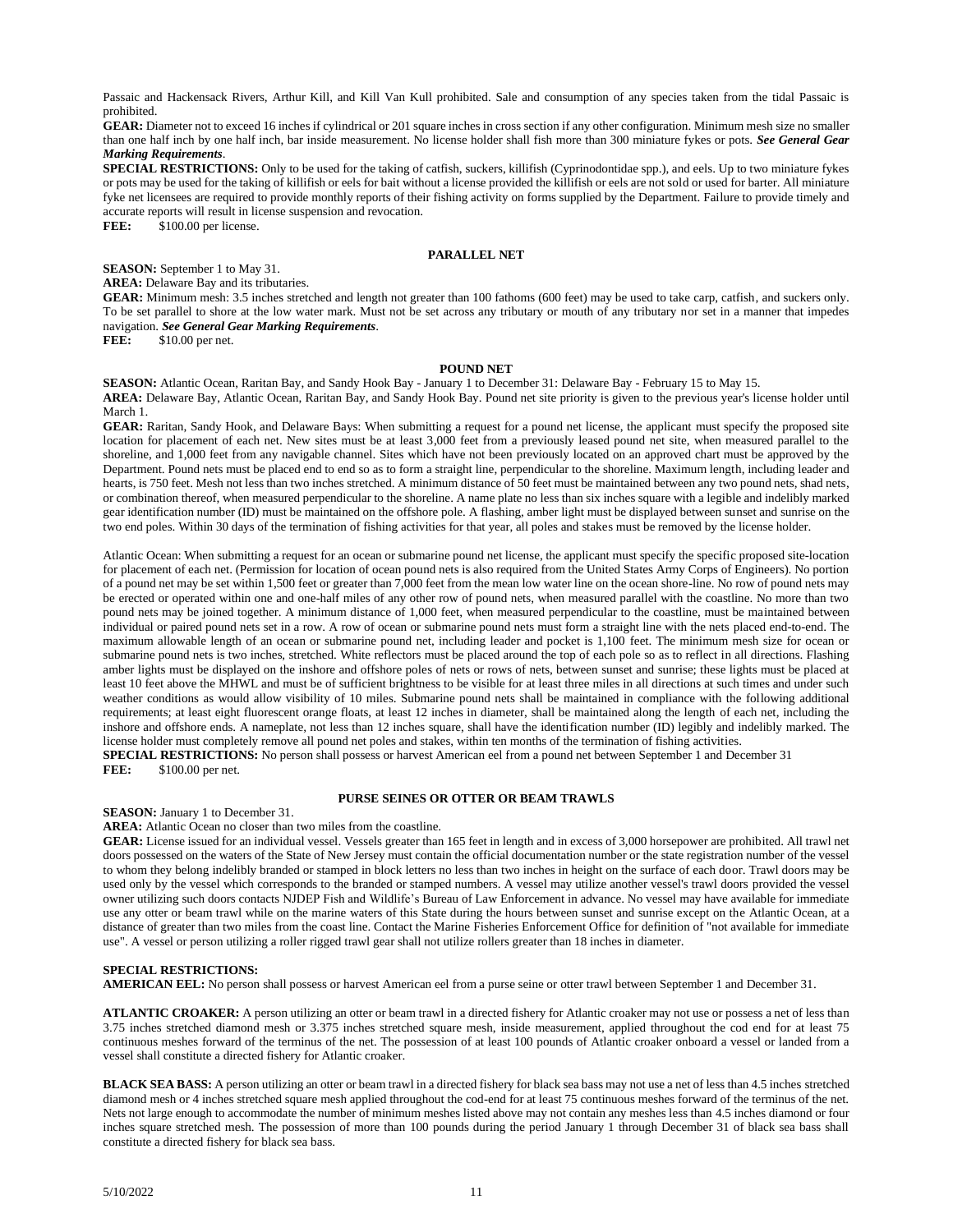**SCUP:** A person utilizing an otter or beam trawl in a directed fishery for scup shall not use a net of less than 5 inches stretched mesh inside measurement applied for a minimum of 75 continuous meshes forward of the terminus of the net. Nets not large enough to accommodate these number of meshes cannot contain any meshes less than 5 inches stretched mesh inside measurement throughout the entire net. A directed fishery for scup is defined as the possession of more than 500 pounds of scup during the period of October 1 through April 30 and more than 200 pounds of scup during the period of May 1 through September 30 on board a vessel or landed from a vessel.

**SUMMER FLOUNDER:** A person utilizing an otter or beam trawl in a directed summer flounder fishery may not use a net of less than 5.5 inches stretched diamond mesh or 6 inches minimum stretched square mesh, inside measurement applied throughout the body, extensions, and cod end portions of the net. The possession of more than 100 pounds during the period of May 1 through October 31 or more than 200 pounds during the period of November 1 through April 30 of summer flounder onboard a vessel or landed from a vessel shall constitute a directed fishery for summer flounder.

**WEAKFISH:** A person utilizing an otter or beam trawl in a directed fishery for weakfish may not use or possess a net of less than 3.75 inches stretched diamond mesh or 3.375 inches stretch square mesh, inside measurement applied throughout the cod end for at least 75 continuous meshes forward of the terminus of the net. The possession of any weakfish onboard a vessel or landed from a vessel shall constitute a directed fishery for weakfish. See Weakfish section for seasonal restrictions on page 6.

**WINTER FLOUNDER:** A person utilizing an otter or beam trawl in a directed winter flounder fishery may not use a net of less than 6.5 inches stretched mesh inside measurement applied throughout the cod end for at least 75 continuous meshes forward of the terminus of the net. See Winter Flounder section for seasonal restrictions on page 6.

FEE:  $$100.00$  per license.

#### **PURSE SEINES FOR MENHADEN FOR BAIT**

**SEASON:** January 1 to December 31.

**AREA:** Atlantic Ocean - between 0.6 and 3 nautical miles from shore, jetties, or piers; Raritan Bay and Sandy Hook Bay - no closer than 0.6 nautical miles from shore, jetties, or piers; Delaware Bay - that portion of Delaware Bay south and east of LORAN C line 42850 no closer than 0.6 nautical miles from shore, jetties, or piers.

**GEAR:** Purse or shirred net.

**SPECIAL RESTRICTIONS:** Maximum length of vessel is 90 feet. Maximum length of net is 150 fathoms (900 feet). Removal of fish from purse seine shall be by brailing or dip netting only. Fish pumps are prohibited aboard harvest vessels permitted to purse seine menhaden for bait, unless the pump is completely covered and securely fastened with a brightly colored tarp or other material, and the pump intake or hose is disconnected from the pump and is securely stowed away from the pump so that it is not readily available for use when the vessel is fishing in State waters. All fishing and related activities may not occur any closer to the shore, jetties, or piers than 0.6 nautical miles in the Atlantic Ocean, Delaware Bay, and Raritan and Sandy Hook bays. No fishing permitted between sunset and sunrise. No fishing permitted on Saturdays, Sundays, or any holiday officially observed by the State of New Jersey (New Year's Day, Martin Luther King's Birthday, Presidents' Day, Good Friday, Memorial Day, Independence Day, Labor Day, Columbus Day, Election Day, Veteran's Day, Thanksgiving Day, and Christmas Day). No stakes, markers, buoys, crab pots, lobster pots, fish pots, or staked shellfish grounds shall be disturbed by the act of fishing. The possession of fish other than menhaden is limited to no more than 500 pounds.

A license suspension/revocation schedule exists for violation of authorized fishing areas. Any vessel operating under this license is required to notify NJDEP Fish and Wildlife's Marine Enforcement Unit (609-748-2050) on a daily basis of the identity of the vessel, the intended fishing locations of the vessel, or any change in intended fishing location prior to the onset of fishing activity.

Licenses may only be issued to license holders who possess a valid license from the preceding year. A licensee may replace/upgrade, or transfer, a qualifying license to a new vessel provided the new vessel is not greater than 10% larger in length, gross registered tonnage or net tonnage and not more than 20% greater in horsepower than the original/qualifying vessel. FEE: Based upon gross tonnage - range \$20.00-\$1500.00.

**NOTE:** Please see the attached summary on page 17 for recent changes to the commercial menhaden fishery in New Jersey. Please consult the NJDEP Fish and Wildlife website or call 609-748-2020 for updates/changes**.**

## **PURSE SEINES FOR MENHADEN FOR FISH MEAL REDUCTION**

The taking of Atlantic menhaden by any means for the purpose of fish meal reduction is prohibited.

#### **SHRIMP TRAWL**

**SEASON:** April 15 to December 15.

**AREA:** No restrictions.

**GEAR:** The maximum internal opening of the trawl is 60 inches by 12 inches. The mesh cannot be greater than 0.5 inches stretched. No boat shall have more than two trawls working at the same time, and each trawl shall be separately and independently attached to the vessel by a single cable or tow line. *See General Gear Marking Requirements*.

**SPECIAL RESTRICTIONS:** For taking grass shrimp (*Palaemonetes* spp.) or sand shrimp (*Crangon* spp.) only. Any organisms other than shrimp taken with a shrimp trawl must be immediately returned to waters from which such organisms were taken. **FEE:** \$12.00 per net.

#### **WIRE POUND NET**

**SEASON:** March 1 to December 31.

**AREA:** Delaware Bay only.

**GEAR:** Not to extend farther than 300 feet from the mean low water mark. *See General Gear Marking Requirements*.

**SPECIAL RESTRICTIONS:** No person shall possess or harvest American eel from a wire pound net between September 1 and December 31.<br>**FEE:** \$25.00 per net. \$25.00 per net.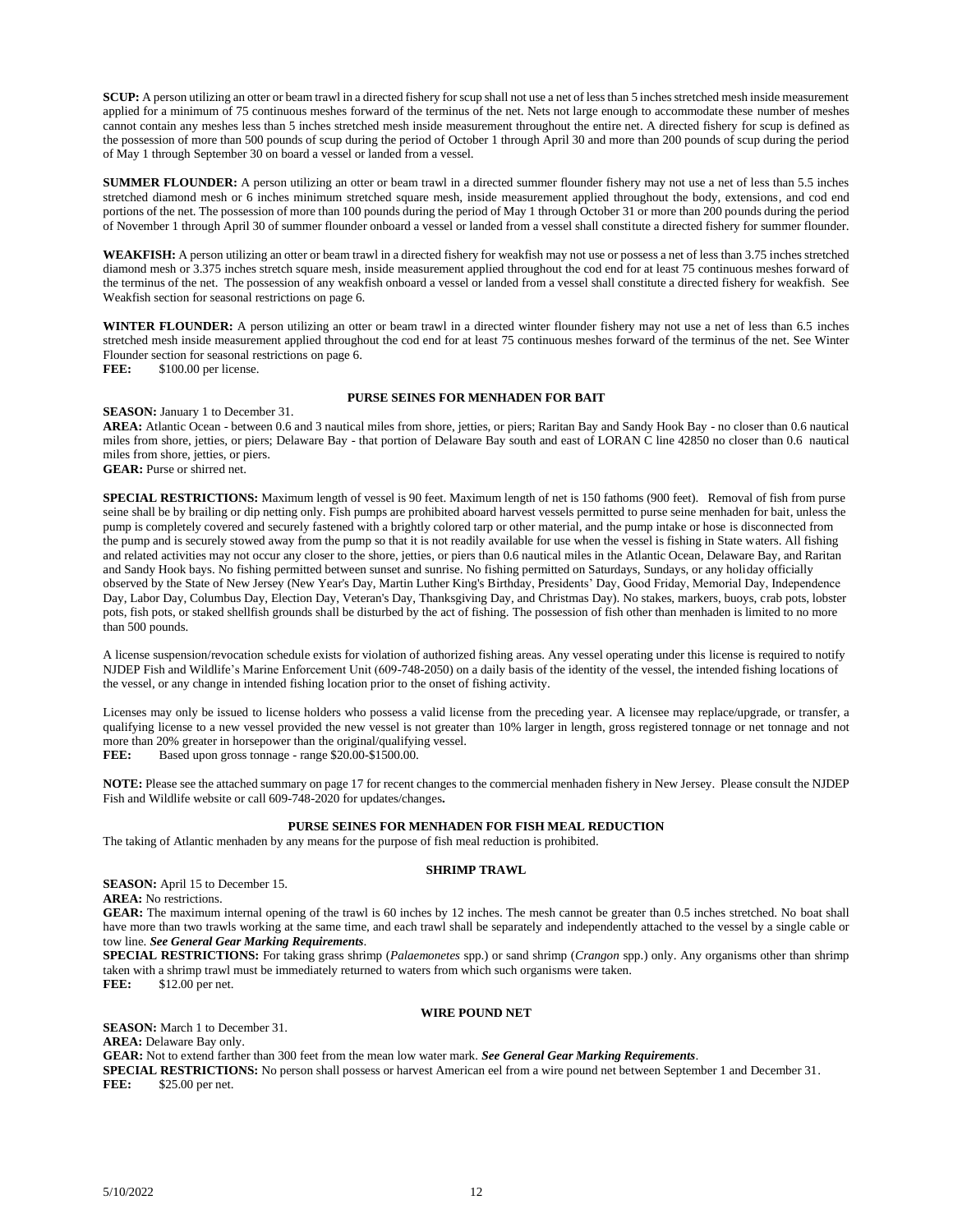## **REGULATIONS PERTAINING TO SHELLFISH**

#### **GENERAL**

Shellfish shall not be taken from condemned waters without appropriate permits (as in the case of special restricted waters) or during the closed season (as in the case of seasonal waters). Pursuant to N.J.A.C. 7:12-1 et. seq., condemned areas are comprised of the following classifications: Prohibited, Special Restricted, Seasonal Special Restricted and Seasonal (when seasonally closed to harvesting). Penalties for harvesting shellfish in condemned waters could result in the possible seizure and forfeiture of boat and equipment and a loss of license for a period of three years for a first offense. Shellfish growing water classification charts are revised annually and can be obtained (at no charge) from shellfish licensing agents or at [www.nj.gov/dep/wms/bmw.](http://www.nj.gov/dep/wms/bmw) Shellfish cannot be taken before sunrise or after sunset. Shellfish cannot be taken on Sunday except in the waters of the Raritan Bay, Sandy Hook Bay, Navesink River, and Shrewsbury River during the shellfish water classification open period (consult shellfish growing waters classification chart for those areas open to harvest). A commercial license is required for the commercial harvest of shellfish. Shellfish harvested using a commercial license can only be sold to Certified Dealers (or used for personal consumption); for link to Certified Dealers see [http://www.njfishandwildlife.com/shelhome.htm.](http://www.njfishandwildlife.com/shelhome.htm) Licensee is required to have the appropriate license on his or her person at all times while operating under said license.

Stakes are used to mark leased grounds. Harvesting within these lots is restricted to the lessee or his or her designee. Charts of leased grounds on the Atlantic Coast are on file at the Nacote Creek Shellfish Office, 360 New York Road, Route 9 North (Milepost 51), Port Republic, NJ. Charts of leased grounds in Delaware Bay are on file at the Delaware Bay Office, 1672 E. Buckshutem Road, Millville, NJ 08332.

Questions regarding water quality classification should be directed to the Bureau of Marine Water Monitoring, PO Box 405, Leeds Point, NJ 08220 (Phone: 609-748-2000).

For information regarding the requirements to become a certified shellfish dealer, please contact the NJ Department of Health, Consumer and Environmental Health Services – Seafood/Shellfish Project, PO Box 369, Trenton, NJ 08625 (Phone: 609-588-3123).

#### **MOLLUSCAN SHELLFISH (EXCLUDING CONCHS AND WHELKS)**

#### **HARD CLAMS**

The minimum size for hard clams is 1-1/2 inches (longest dimension). It is illegal to harvest shellfish by any mechanical means or motive power – all harvesting on public grounds is restricted to the use of hand implements only. Whenever a person is in possession of a commercial shellfish license in any vessel or vehicle and is engaged in any shellfish activity, all other persons harvesting clams on or in that vessel or vehicle shall also possess a commercial shellfish license.<br> **FEE:** Commercial Shell

Commercial Shellfish License: \$50.00 per license (Resident); \$250.00 per license (Non-resident).

#### **OYSTERS – DELAWARE BAY DIRECT MARKET DREDGE FISHERY**

The holder of an oyster dredge vessel license is permitted to take oysters from the State's natural oyster seed beds in Delaware Bay by means of a dredge or dredges pursuant to Title 50 and N.J.A.C. 7:25A. Oyster dredge vessel license holders shall pay a landing fee of \$2.00 for each bushel harvested by purchasing tags to be attached to each container. Tags are only available for purchase at the Delaware Bay Office. Contact the Delaware Bay Office for specific dates of harvest seasons in Delaware Bay. All oyster shells and other material except oysters shall be thrown back upon the beds from which they have been taken.

**FEE:** Delaware Bay Oyster Dredge Vessel License: \$2.00 per gross ton with a \$10.00 minimum.

Oyster Tags: \$2.00 per single tag. \$48.00 per cage tag; Season: typically, April-November

#### **OYSTERS – DELAWARE BAY TONGING FISHERY**

The holder of a commercial shellfish license (established at N.J.S.A. 50:2-2) is permitted to take oysters by hand tongs in specified areas of the Delaware River, Delaware Bay, and their tributaries pursuant to N.J.S.A. 50:3-14 and must report their harvest in accordance with N.J.A.C. 7:25A-1.10 and 1.11. Commercial shellfish license holders harvesting oysters with tongs shall pay a landing fee of \$2.00 for each bushel harvested by purchasing tags to be attached to each container. All persons harvesting oysters with hand tongs shall be in possession of a commercial shellfish license and harvest tags as well as supplying weekly harvest reports to. Tags are only available for purchase at the Delaware Bay Office. Contact the Delaware Bay Office for specific dates of harvest seasons and size limits in Delaware Bay. All oyster shells and other material except oysters shall be thrown back upon the beds from which they have been taken.<br> **FEE:** Commercial Shellfish Licen

Commercial Shellfish License: \$50.00 per license (Resident); \$250.00 per license (Non-resident) Oyster Tags: \$2.00 per tag, 50 tags per minimum order, Season: consult N.J.S.A. Title 50 for specific seasons for specific areas and consult Bureau of Marine Water Monitoring's shellfish growing water classification charts prior to harvest

#### **OYSTERS - ATLANTIC COAST**

Specific seasons, regulations and size limits exist for the harvest of oysters on the beds located in Great Bay, Mullica River above Deep Point, Great Egg Harbor River, Middle River, and Tuckahoe River – please consult with the Nacote Creek Shellfish Office for detailed regulations. All shellfish harvest is restricted to hand tongs only on these oyster harvest areas.

**FEE:** Commercial Shellfish License: \$50.00 per license (Resident); \$250.00 per license (Non-resident)

#### **SURF CLAMS**

The harvest of surf clams is subject to the provisions of Title 50 and N.J.A.C. 7:25-12. The surf clam fishery is a limited-entry fishery. The licensee must be the bona fide owner of a surf clam vessel and a resident of New Jersey. Only the holder of a valid surf clam license or their agent may harvest surf clams for human consumption by means of dredging in the Atlantic Ocean. Based upon current stock assessment data, an annual harvest quota is established for the fishery operating from October 1 to May 31 in New Jersey territorial waters with the quota divided equally among all surf clam license holders. A bait clam vessel license may be obtained for the purpose of harvesting bait clams only from condemned waters as delineated at N.J.A.C. 7:12, exclusive of prohibited fishing areas as delineated at N.J.A.C. 7:25-12.9(a) 1 and 2. An applicant for a bait clam license shall be the bona fide owner of a surf clam vessel and a resident of New Jersey.

FEE: Surf Clam License: \$600.00 per license.

Bait Clam Vessel License: \$100.00 per license.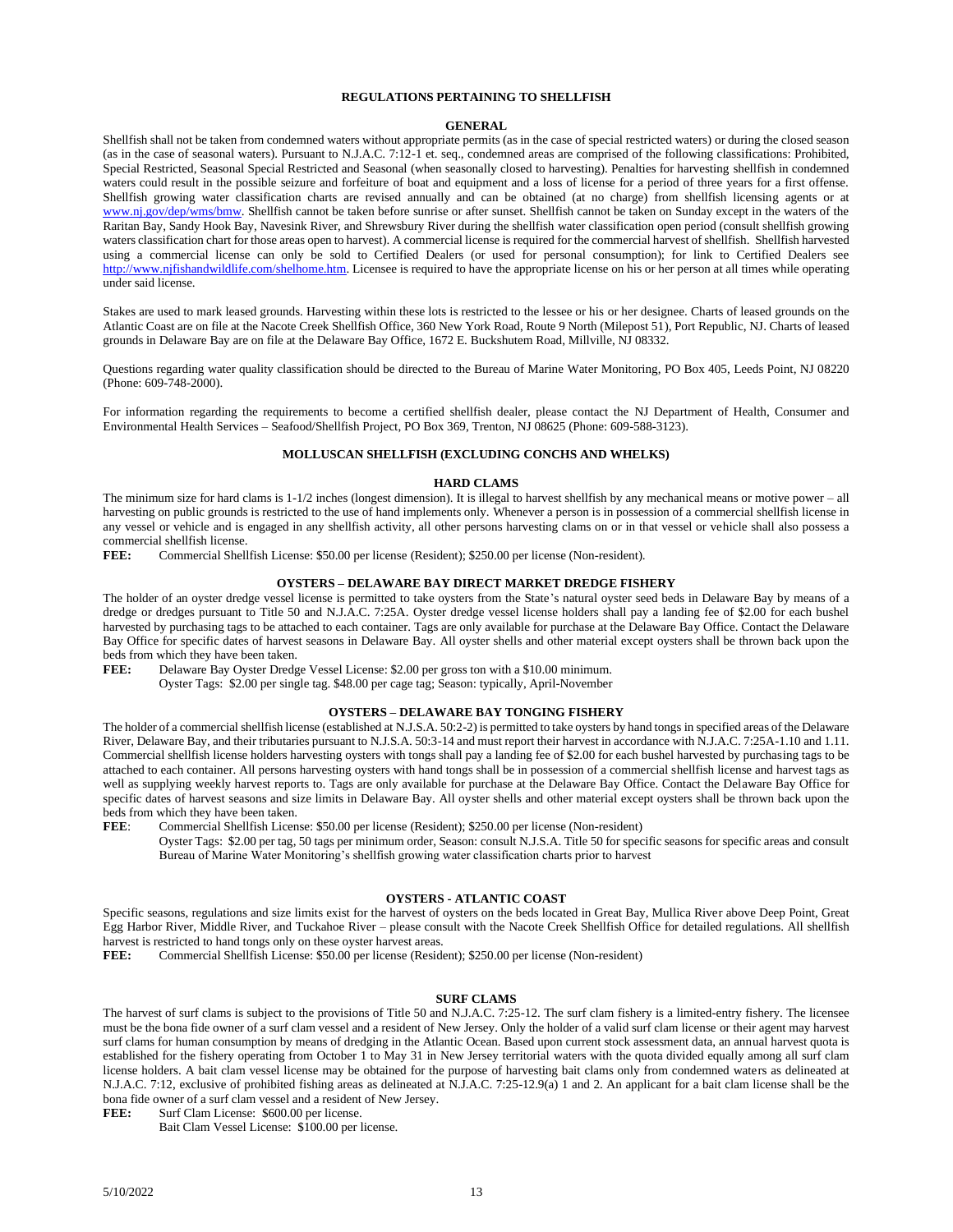### **LOCATIONS OF NEW JERSEY REEFS**

#### **Advisory to Commercial Fishermen and Marine Contractors Regarding the Location of Sea Floor Structures**

The NJDEP Fish and Wildlife is currently maintaining 17 reef sites in the ocean along the New Jersey coast. These sites are located between 2 and 25 nautical miles offshore from Sandy Hook to Cape May. Information regarding scheduled reef deployments will be posted two weeks prior to the deployment date on the NJDEP Fish and Wildlife website at www.njfishandwildlife.com and notices will be sent out via the NJDEP Fish and Wildlife email distribution list. Please check the NJDEP Fish and Wildlife web site and subscribe to the NJDEP Fish and Wildlife email distribution list to receive updates on reef construction activities.

Reefs are constructed by intentionally placing very heavy structures, such as old ships, concrete debris, rock, obsolete army tanks, and prefabricated concrete artificial reef units on the sea floor. The structures are placed within areas designated as reef sites by the U.S. Army Corps of Engineers.

Reef sites should be avoided by operations using equipment on the sea floor, such as trawl, net and dredge fisheries, unattended fishing gear (pots and traps), cable or pipeline projects, and sand or mineral mining projects. Unattended fishing gear disrupts planned reef building activities when placed on ocean reef sites. Reef structures may impede, entangle, or destroy sea floor equipment and endanger operators. The use of heavy equipment on reef sites may cause damage to and move reef structures as well. Structures dragged outside reef boundaries by commercial fishing gear or other activities become unknown, uncharted hazards to all sea floor operations.

This notice provides the boundaries in latitude and longitude of New Jersey's 15 reef sites. All of the reef sites have been plotted as "Fish Havens" on current NOAA nautical charts. Fish havens (reef sites) are delineated as blue-shaded areas on NOAA nautical charts. Please retain this notice on your vessel and refer to appropriate nautical charts to identify the location of reefs in the area of ocean you are working.

#### **See next page for the coordinates of all 17 reef sites.**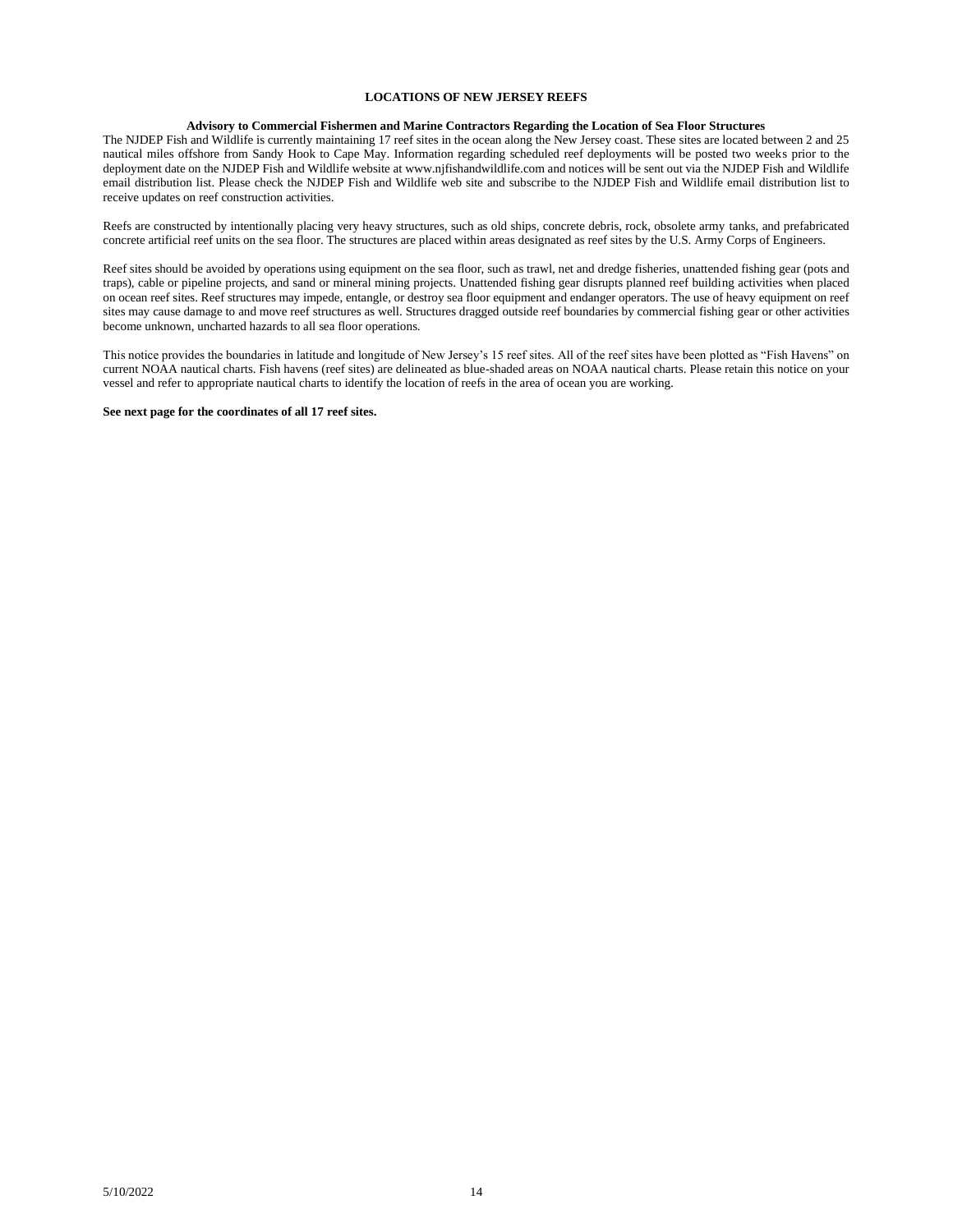## **Locations of New Jersey's 17 Reef Sites<sup>1</sup>**

|                  |                                                            | SANDY HOOK REEF SITE-1.4 Nautical Miles off Sea Bright NJ   |                  | SEA GIRT REEF SITE-3.6 Nautical Miles off Sea Girt NJ |                                                           |
|------------------|------------------------------------------------------------|-------------------------------------------------------------|------------------|-------------------------------------------------------|-----------------------------------------------------------|
|                  | Latitude                                                   | Longitude                                                   |                  | Latitude                                              | Longitude                                                 |
| NE Corner        | 40°23.300'                                                 | 73°55.880'                                                  | NE Corner        | $40^{\circ}08.220$                                    | 73°55.520'                                                |
| NW Corner        | 40°23.300'                                                 | 73°56.600'                                                  | NW Corner        | $40^{\circ}08.630'$                                   | 73°55.730'                                                |
| <b>SE</b> Corner | 40°20.880'                                                 | 73°55.880'                                                  | ME Corner        | 40°07.300'                                            | 73°56.670'                                                |
| SW Corner        | 40 ° 20.880'                                               | 73°56.600'                                                  | MW Corner        | 40°07.480'                                            | 73°57.150'                                                |
|                  |                                                            |                                                             | SE Corner        | $40^{\circ}06.130'$                                   | 73°57.120'                                                |
|                  |                                                            |                                                             | SW Corner        | $40^{\circ}06.170'$                                   | 73°57.570'                                                |
|                  |                                                            |                                                             |                  |                                                       |                                                           |
|                  | <b>GARDEN STATE NORTH REEF SITE-6.5 Nautical Miles off</b> |                                                             |                  |                                                       | GARDEN STATE SOUTH REEF SITE-5.1 Nautical Miles off Spray |
| Harvey Cedars NJ |                                                            |                                                             | Beach NJ         |                                                       |                                                           |
|                  | Latitude                                                   | Longitude                                                   |                  | Latitude                                              | Longitude                                                 |
| NE Corner        | 39°38.050'                                                 | 74°00.700'                                                  | NE Corner        | 39°33.820'                                            | 74°05.750'                                                |
|                  |                                                            |                                                             |                  |                                                       | 74°07.200'                                                |
| NW Corner        | 39°37.980'                                                 | 74°02.200'                                                  | NW Corner        | 39°33.800'                                            |                                                           |
| <b>SE</b> Corner | 39°37.050'                                                 | 74°01.000'                                                  | <b>SE</b> Corner | 39°33.330'                                            | $74^{\circ}05.850'$                                       |
| SW Corner        | 39°37.000'                                                 | 74°02.500'                                                  | SW Corner        | 39°33.330'                                            | 74°07.350'                                                |
|                  |                                                            |                                                             |                  |                                                       |                                                           |
|                  | LITTLE EGG REEF SITE-4.0 Nautical Miles off Holgate NJ     |                                                             |                  |                                                       | ATLANTIC CITY REEF SITE-12.2 Nautical Miles off Atlantic  |
|                  |                                                            |                                                             | City NJ          |                                                       |                                                           |
|                  | Latitude                                                   | Longitude                                                   |                  | Latitude                                              | Longitude                                                 |
| NE Corner        | 39°29.000'                                                 | 74°10.000'                                                  | NE Corner        | 39°16.900'                                            | 74°15.280'                                                |
| NW Corner        | 39°29.000'                                                 | 74°12.000'                                                  | NW Corner        | 39°16.220'                                            | $74^{\circ}16.180'$                                       |
|                  |                                                            |                                                             |                  |                                                       |                                                           |
| <b>SE</b> Corner | 39°28.000'                                                 | 74°10.000'                                                  | <b>SE</b> Corner | 39°13.930'                                            | 74°11.800'                                                |
| SW Corner        | 39°28.000'                                                 | 74°12.000'                                                  | SW Corner        | 39°13.300'                                            | 74°12.700'                                                |
|                  |                                                            |                                                             |                  |                                                       |                                                           |
|                  |                                                            | GREAT EGG REEF SITE-7.2 Nautical Miles off Atlantic City NJ |                  |                                                       | OCEAN CITY REEF SITE-4.5 Nautical Miles off Ocean City NJ |
|                  | Latitude                                                   | Longitude                                                   |                  | Latitude                                              | Longitude                                                 |
| NE Corner        | 39°15.000'                                                 | 74°21.000'                                                  | NE Corner        | 39°10.750'                                            | 74°32.450'                                                |
| NW Corner        | 39°15.000'                                                 | 74°22.000'                                                  | NW Corner        | 39°11.100'                                            | 74°32.850'                                                |
| <b>SE</b> Corner | 39°14.000'                                                 | 74°21.000'                                                  | SE Corner        | 39°09.400'                                            | 74°34.620'                                                |
| SW Corner        | 39°14.000'                                                 | 74°22.000'                                                  | SW Corner        | 39°09.820'                                            | 74°34.970'                                                |
|                  |                                                            |                                                             |                  |                                                       |                                                           |
|                  |                                                            | SHARK RIVER REEF SITE-15.6 Nautical Miles off Manasquan NJ  |                  |                                                       | AXEL CARLSON REEF SITE-2.0 Nautical Miles off Mantoloking |
|                  |                                                            |                                                             |                  |                                                       |                                                           |
|                  |                                                            |                                                             | NJ               |                                                       |                                                           |
|                  |                                                            |                                                             |                  |                                                       |                                                           |
|                  | Latitude                                                   | Longitude                                                   |                  | Latitude                                              | Longitude                                                 |
| NE Corner        | 40°07.330'                                                 | 73°41.080'                                                  | NE Corner        | 40°03.720'                                            | 73°58.570'                                                |
| NW Corner        | 40°07.330'                                                 | 73°41.800'                                                  | NW Corner        | $40^{\circ}04.180'$                                   | 73°59.750'                                                |
| <b>SE</b> Corner | $40^{\circ}06.200'$                                        | 73°41.080'                                                  | SE Corner        | 39°59.830'                                            | 73°59.400'                                                |
| SW Corner        | 40°06.200'                                                 | 73°41.800'                                                  | SW Corner        | 40°00.350'                                            | 74°00.650'                                                |
|                  |                                                            |                                                             |                  |                                                       |                                                           |
|                  |                                                            | BARNEGAT LIGHT REEF SITE-3.1 Nautical Miles off Barnegat NJ |                  |                                                       | WILDWOOD REEF SITE-4.5 Nautical Miles off Wildwood NJ     |
|                  | Latitude                                                   | Longitude                                                   |                  | Latitude                                              | Longitude                                                 |
| NE Corner        | 39°45.870'                                                 | 74°01.100'                                                  | NE Corner        | 38°57.850'                                            | 74°39.700'                                                |
| NW Corner        | 39°45.870'                                                 | 74°01.950'                                                  | NW Corner        | 38°58.800'                                            | 74°40.900'                                                |
|                  |                                                            |                                                             |                  |                                                       |                                                           |
| <b>SE</b> Corner | $39^{\circ}44.620'$                                        | $74^{\circ}01.100'$                                         | SE Corner        | 38°56.580'                                            | 74°41.400'                                                |
| SW Corner        | $39^{\circ}44.620'$                                        | 74°01.950'                                                  | SW Corner        | 38°57.550'                                            | 74°42.600'                                                |
|                  |                                                            |                                                             |                  |                                                       |                                                           |
|                  |                                                            | DEEPWATER REEF SITE-23.6 Nautical Miles off Ocean City NJ   |                  |                                                       | CAPE MAY REEF SITE-8.5 Nautical Miles off Cape May NJ     |
|                  | Latitude                                                   | Longitude                                                   |                  | Latitude                                              | Longitude                                                 |
| NE Corner        | 38°59.000'                                                 | 74°10.500'                                                  | NE Corner        | 38°53.450'                                            | 74°39.430'                                                |
| NW Corner        | 38°59.000'                                                 | 74°11.500'                                                  | NW Corner        | 38°53.970'                                            | 74°40.620'                                                |
| <b>SE</b> Corner | 38°58.000'                                                 | 74°10.500'                                                  | SE Corner        | 38°50.070'                                            | 74°42.250'                                                |
| SW Corner        | 38°58.000'                                                 | 74°11.500'                                                  | SW Corner        | 38°50.670'                                            | 74°43.250'                                                |
|                  |                                                            |                                                             |                  |                                                       |                                                           |
|                  | TOWNSENDS INLET REEF-3.8 Nautical Miles off Avalon, NJ     |                                                             |                  | MANASQUAN INLET REEF-1.7 Nautical Miles off Point     |                                                           |
|                  |                                                            |                                                             | Pleasant NJ      |                                                       |                                                           |
|                  | Latitude                                                   | Longitude                                                   |                  | Latitude                                              | Longitude                                                 |
| NE Corner        | 39°06.700'                                                 | 74°36.000'                                                  | NE Corner        | 40°04.945'                                            | 73°58.728'                                                |
|                  |                                                            |                                                             |                  |                                                       |                                                           |
| NW Corner        | 39°06.700'                                                 | 74°37.500'                                                  | NW Corner        | $40^{\circ}05.653'$                                   | 74°00.000'                                                |
| SE Corner        | 39°06.250'                                                 | 74°36.000'                                                  | SE Corner        | $40^{\circ}04.175'$                                   | 73°58.728'                                                |
| SW Corner        | 39°06.250'                                                 | 74°37.500'                                                  | SW Corner        | $40^{\circ}04.891'$                                   | 73°58.728'                                                |
|                  |                                                            |                                                             |                  |                                                       |                                                           |
|                  |                                                            |                                                             |                  |                                                       |                                                           |
|                  |                                                            | DELAWARE BAY REEF-6.6 Nautical Miles from Cape May Canal    |                  |                                                       |                                                           |

Latitude Longitude

|                  | танинс               | <b>L</b> UILLUUG     |
|------------------|----------------------|----------------------|
| NE Corner        | $39^{\circ}$ 03.295' | $75^{\circ}$ 03.506' |
| NW Corner        | $39^{\circ}$ 03.309' | $75^{\circ}$ 04.595' |
| <b>SE</b> Corner | $39^{\circ}$ 02.297' | $75^{\circ}$ 04.606' |
| SW Corner        | $39^{\circ}$ 02.288' | $75^{\circ}$ 03.520' |
|                  |                      |                      |

**1All latitudes and longitudes are given in dd mm.mmm' (degrees minutes and thousandths of minutes).**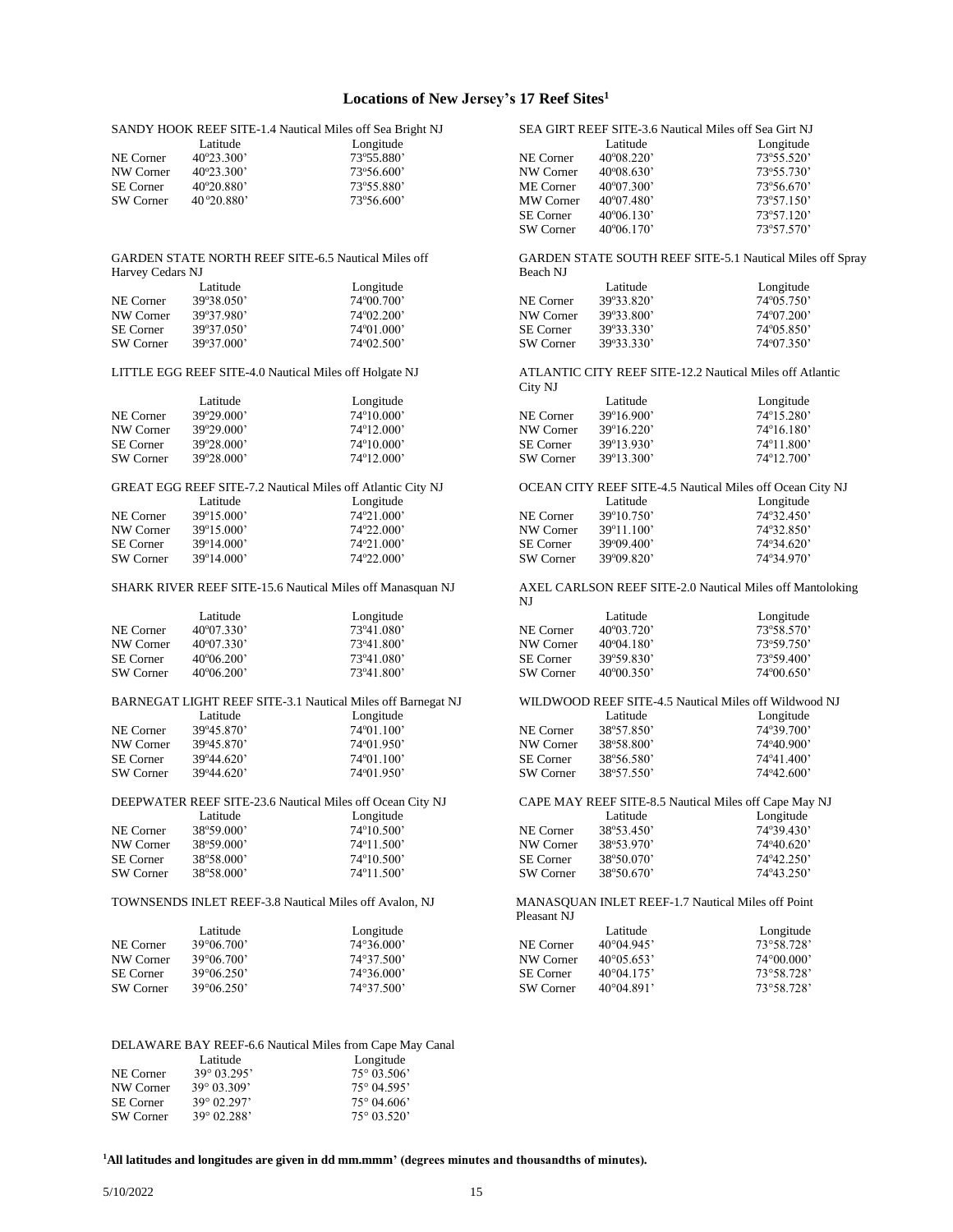## **Locations of New Jersey Reef Full Access Zones**

|                                |                  | Latitude             | Longitude            |
|--------------------------------|------------------|----------------------|----------------------|
| <b>North Full Access Zone:</b> | NE Corner        | $40^{\circ}$ 04.110' | $73^{\circ} 59.600'$ |
|                                | NW Corner        | $40^{\circ}$ 04.180' | $73^{\circ} 59.750'$ |
|                                | <b>SE Corner</b> | $40^{\circ}$ 03.500' | 73° 59.600'          |
|                                | <b>SW Corner</b> | $40^{\circ}$ 03.500' | $73^{\circ} 59.906'$ |
|                                |                  |                      |                      |
|                                |                  | Latitude             | Longitude            |
| <b>South Full Access Zone:</b> | NE Corner        | $40^{\circ} 00.900'$ | $74^{\circ} 00.000'$ |
|                                | NW Corner        | $40^{\circ} 00.900'$ | $74^{\circ} 00.499'$ |
|                                | <b>SE Corner</b> | $40^{\circ} 00.060'$ | $74^{\circ} 00.000'$ |
|                                | <b>SW</b> Corner | $40^{\circ}$ 00.350' | $74^{\circ} 00.650'$ |

# **AXEL CARLSON REEF SITE FULL ACCESS ZONES-2.0 Nautical Miles off Mantoloking NJ**

**SANDY HOOK REEF SITE FULL ACCESS ZONE-1.4 Nautical Miles off Sea Bright NJ**

|                  | Latitude             | Longitude            |
|------------------|----------------------|----------------------|
| NE Corner        | $40^{\circ}$ 22.800' | 73° 55.880'          |
| NW Corner        | $40^{\circ}$ 22.800' | $73^{\circ} 56.600'$ |
| <b>MN</b> Corner | $40^{\circ}$ 22.500' | $73^{\circ} 56.300'$ |
| <b>SE Corner</b> | $40^{\circ}$ 22.500' | $73^{\circ} 55.880'$ |
| SW Corner        | $40^{\circ}$ 22.400' | $73^{\circ} 56.600'$ |
| MS Corner        | $40^{\circ}$ 22.400' | $73^{\circ} 56.300'$ |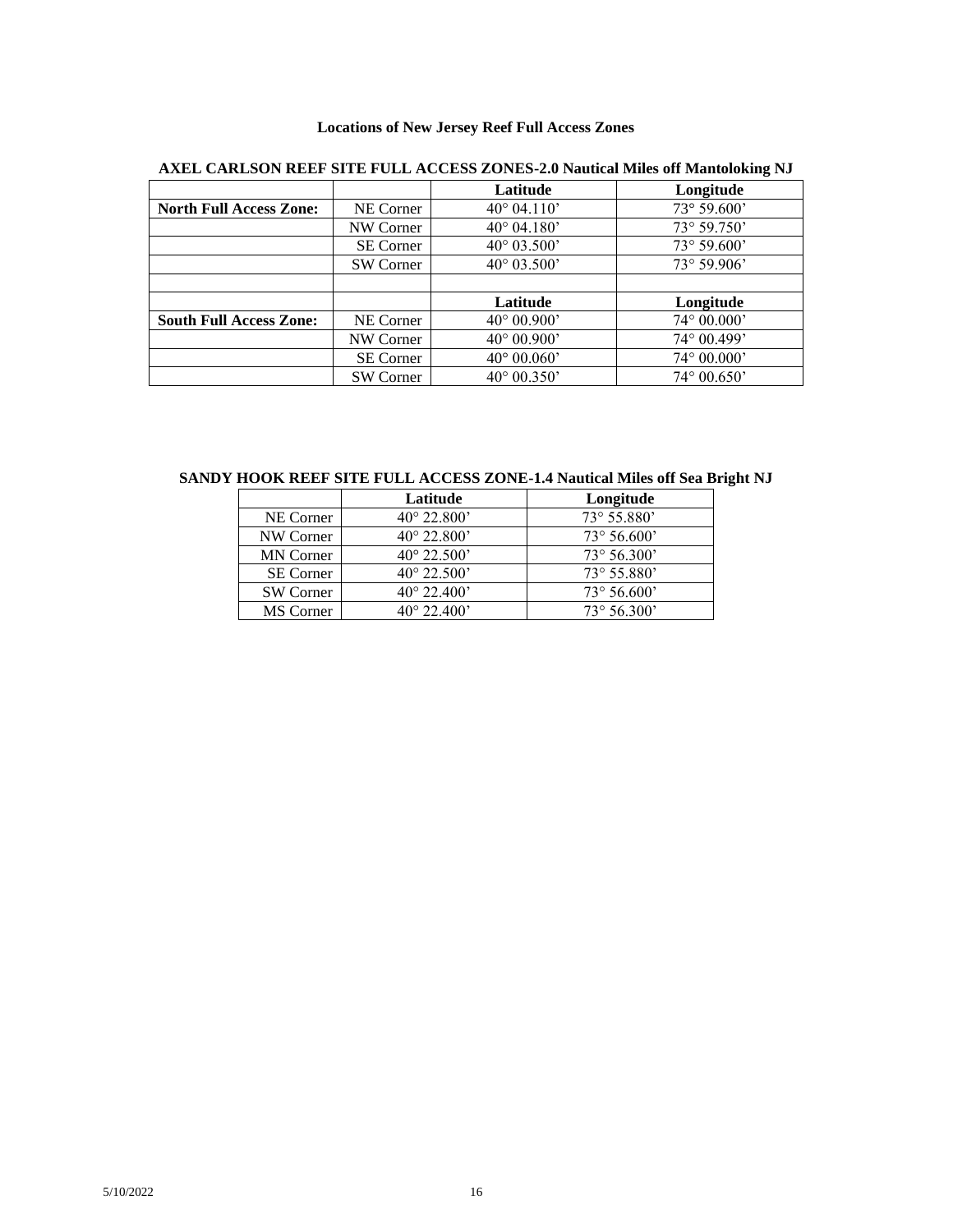### **New Jersey Atlantic Menhaden Management Program Quota Implementation, Monitoring, and Licensing**

## **General Quota Provisions**:

The New Jersey Atlantic menhaden commercial quota is currently 23,250.10 metric tons, equivalent to approximately 51.749 million pounds.

- 95% of the State's commercial quota is allocated to the purse seine fishery (approx. 49,161,611 pounds)
- 5% is allocated to all other gear types combined, i.e. pound net, gill net, trawl, and bait net licensed gear such as cast nets and beach seines (approx. 2,587,453 pounds)
- When a gear specific quota (purse seine and all others) is projected to be landed the Commissioner shall close the season by giving no less than two days public notice.
- If the menhaden season closes prematurely, the Commissioner may re-open the season for a specified time period.
- All closure and opening notifications will be communicated to the public via e-mail and posted on the NJDEP Fish and Wildlife website.
- Any quota overage incurred by a gear type(s) will be deducted from the following year's quota.
- Once a gear specific season is closed, menhaden landing license holders (see below) will be allowed an incidental catch of no more than the limit set by the Atlantic States Marine Fisheries Commission.
- Current open seasons by gear type are as follows:
	- Purse seine: January 1 December 31
	- Gill Net: January 1 December 31
	- Pound Net: January 1 December 31
	- Trawl: January 1 December 31
	- Bait Net: January 1 December 31
- A vessel or individual that does not qualify for a menhaden landing license (see below) shall be permitted to land for the purpose of sale no more than 100 pounds of menhaden at any time on any trip or day.

#### **License Requirements**

- 1) Menhaden Purse Seine Fishing Vessel License required if intending to take menhaden with a purse seine or shirred net from any State waters
	- The fees for this license range from \$20 \$1500 depending on vessel tonnage.
	- The license needs to be renewed annually.
	- Vessel is designated as either the catch or carry vessel.
	- The maximum length of any vessel in the State's waters purse seine fishery is 90 feet.
	- The maximum length of the purse seine net is 150 fathoms (900 feet).
	- The removal of fish from the purse seine shall be by brailing or dip net only.
	- All fishing and related activities may not occur within 0.6 nautical miles from shore.
	- No fishing is permitted between sunset and sunrise.
	- No fishing is permitted on Saturdays, Sundays, and any holiday officially observed by the State of New Jersey.
	- A Menhaden Purse Seine Fishing Vessel License may be transferred and/or upgraded:
		- A carry vessel may be transferred to a replacement carry vessel, provided the replacement vessel is no greater than 10 percent in length, 20 percent in horsepower, or 10 percent in hold capacity, as measured in cubic feet, of the originally licensed carry vessel.
		- A catch vessel may be transferred to a replacement catch vessel, provided the replacement vessel is no greater than 10 percent in length, or 20 percent in horsepower of the originally licensed catch vessel.
- 2) Menhaden Purse Seine Fishing Vessel Operators License required if the Menhaden Purse Seine Fishing Vessel License owner is not the operator of the licensed purse seine vessel (i.e. issued to an operator/captain if person is not the owner of the Menhaden Purse Seine Fishing Vessel License).
	- Fees: Resident \$50; Non-resident \$75.
	- Issued to and in the name of the vessel operator.
- 3) New Jersey Menhaden Landing License required in order to land more than 100 pounds of menhaden at any time for the purpose of sale or barter and to participate in the directed fishery for menhaden.
	- Limited Entry License
	- License is specific to the gear type listed on the license.
	- The owner of a New Jersey Menhaden Landing License will be required to sell all menhaden to an entity in possession of a New Jersey Menhaden Dealer License.
	- •The owner of a New Jersey Menhaden Landing License will also be required to report all landings monthly in a format provided by the Department of Environmental Protection.
	- All license holders must provide, at the time of licensure, their e-mail address in order for the Commissioner to provide timely notice of any season closure.
	- The license needs to be renewed annually.
	- The cost of the New Jersey Menhaden Landing License is as follows:
	- Landing license assigned to a purse seine vessel costs \$150 residents; \$750 non-residents.
	- Landing license assigned to all other gear costs \$50 residents; \$250 non-residents.
	- A vessel or individual that does not possess a New Jersey Menhaden Landing License or Personal Use Limited Sale License shall be permitted to land no more than 100 pounds of menhaden at any time on any trip or day. Also, these landings must be sold to an entity in possession of a New Jersey Menhaden Dealer License (see below).